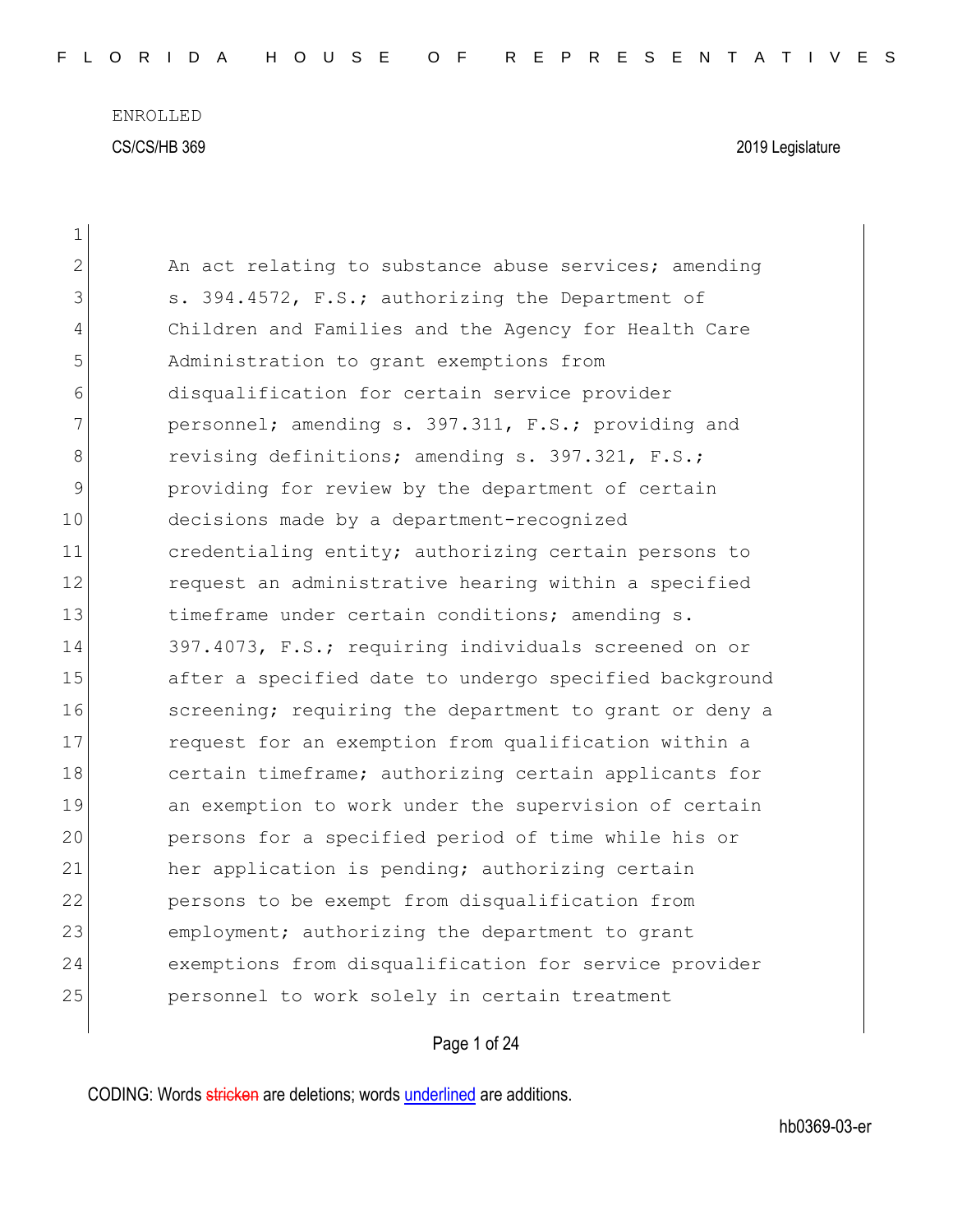| 26 | programs, facilities, or recovery residences; amending |
|----|--------------------------------------------------------|
| 27 | s. 397.4075, F.S.; increasing the criminal penalty for |
| 28 | certain unlawful activities relating to personnel;     |
| 29 | providing a criminal penalty for inaccurately          |
| 30 | disclosing certain facts in an application for         |
| 31 | licensure; creating s. 397.417, F.S.; authorizing an   |
| 32 | individual to seek certification as a peer specialist  |
| 33 | if he or she meets certain requirements; requiring the |
| 34 | department to approve one or more third-party          |
| 35 | credentialing entities for specified purposes;         |
| 36 | requiring the credentialing entity to demonstrate      |
| 37 | compliance with certain standards in order to be       |
| 38 | approved by the department; requiring an individual    |
| 39 | providing department-funded recovery support services  |
| 40 | as a peer specialist to be certified; authorizing an   |
| 41 | individual who is not certified to provide recovery    |
| 42 | support services as a peer specialist under certain    |
| 43 | circumstances; amending s. 397.487, F.S.; revising     |
| 44 | legislative findings relating to voluntary             |
| 45 | certification of recovery residences; revising         |
| 46 | background screening requirements for owners,          |
| 47 | directors, and chief financial officers of recovery    |
| 48 | residences; providing for review by the department of  |
| 49 | certain decisions made by a department-recognized      |
| 50 | credentialing entity; authorizing certain recovery     |
|    |                                                        |

## Page 2 of 24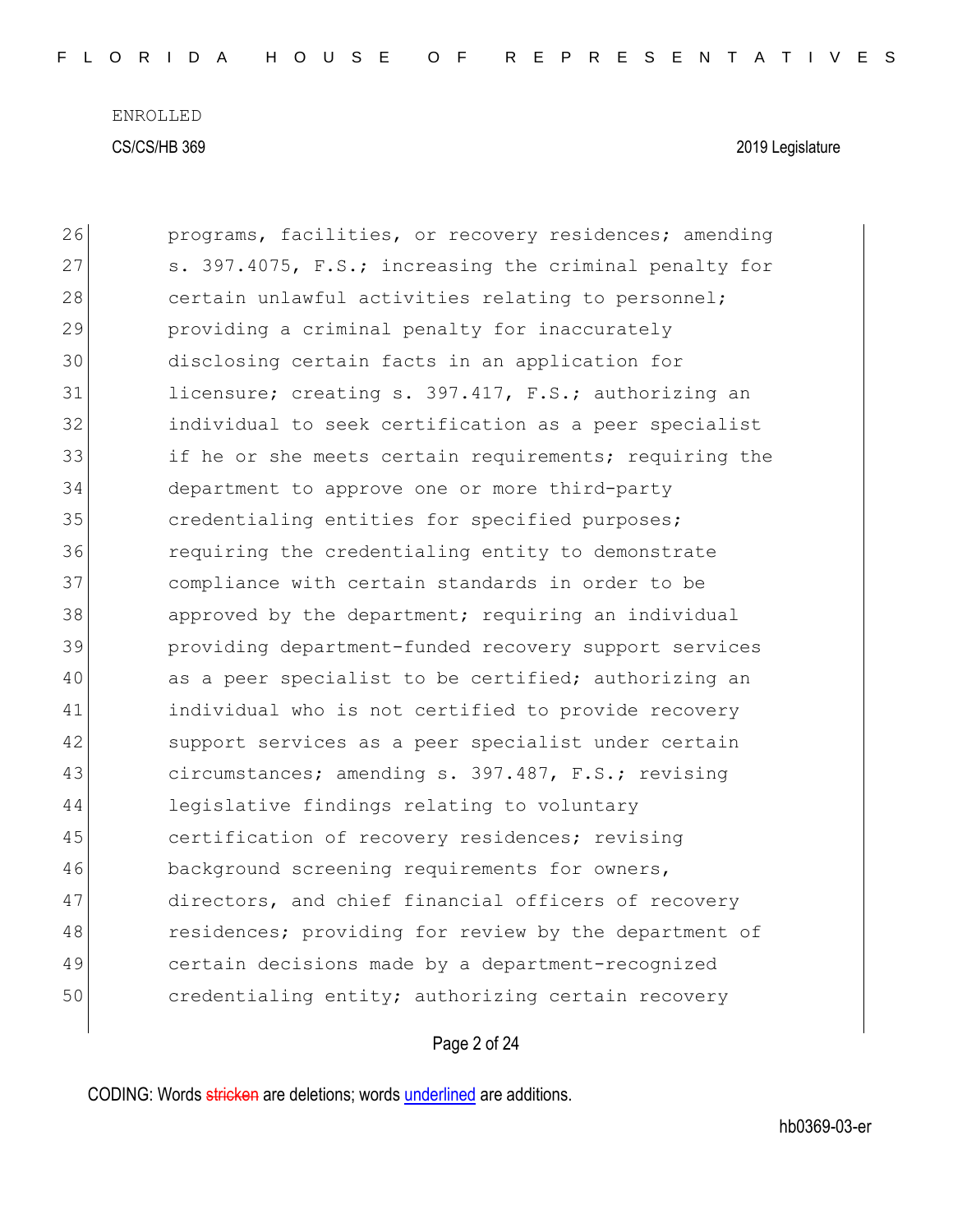| 51 | residences to request an administrative hearing within    |
|----|-----------------------------------------------------------|
| 52 | a specified timeframe under certain conditions;           |
| 53 | authorizing certain recovery residences to immediately    |
| 54 | discharge or transfer residents under certain             |
| 55 | circumstances; amending s. 397.4873, F.S.; expanding      |
| 56 | the exceptions to limitations on referrals by recovery    |
| 57 | residences to licensed service providers; amending s.     |
| 58 | 397.55, F.S.; revising the requirements for a service     |
| 59 | provider, operator of a recovery residence, or certain    |
| 60 | third parties to enter into certain contracts with        |
| 61 | marketing providers; amending s. 435.07, F.S.;            |
| 62 | authorizing the exemption of certain persons from         |
| 63 | disqualification from employment; amending s. 817.505,    |
| 64 | F.S.; revising provisions relating to payment             |
| 65 | practices exempt from prohibitions on patient             |
| 66 | brokering; amending ss. 212.055, 397.416, and 440.102,    |
| 67 | F.S.; conforming cross-references; providing an           |
| 68 | effective date.                                           |
| 69 |                                                           |
| 70 | Be It Enacted by the Legislature of the State of Florida: |
| 71 |                                                           |
| 72 | Section 1. Subsection (2) of section 394.4572, Florida    |
| 73 | Statutes, is amended to read:                             |
| 74 | 394.4572<br>Screening of mental health personnel.-        |
| 75 | The department or the Agency for Health Care<br>$(2)$ (a) |
|    | Page 3 of 24                                              |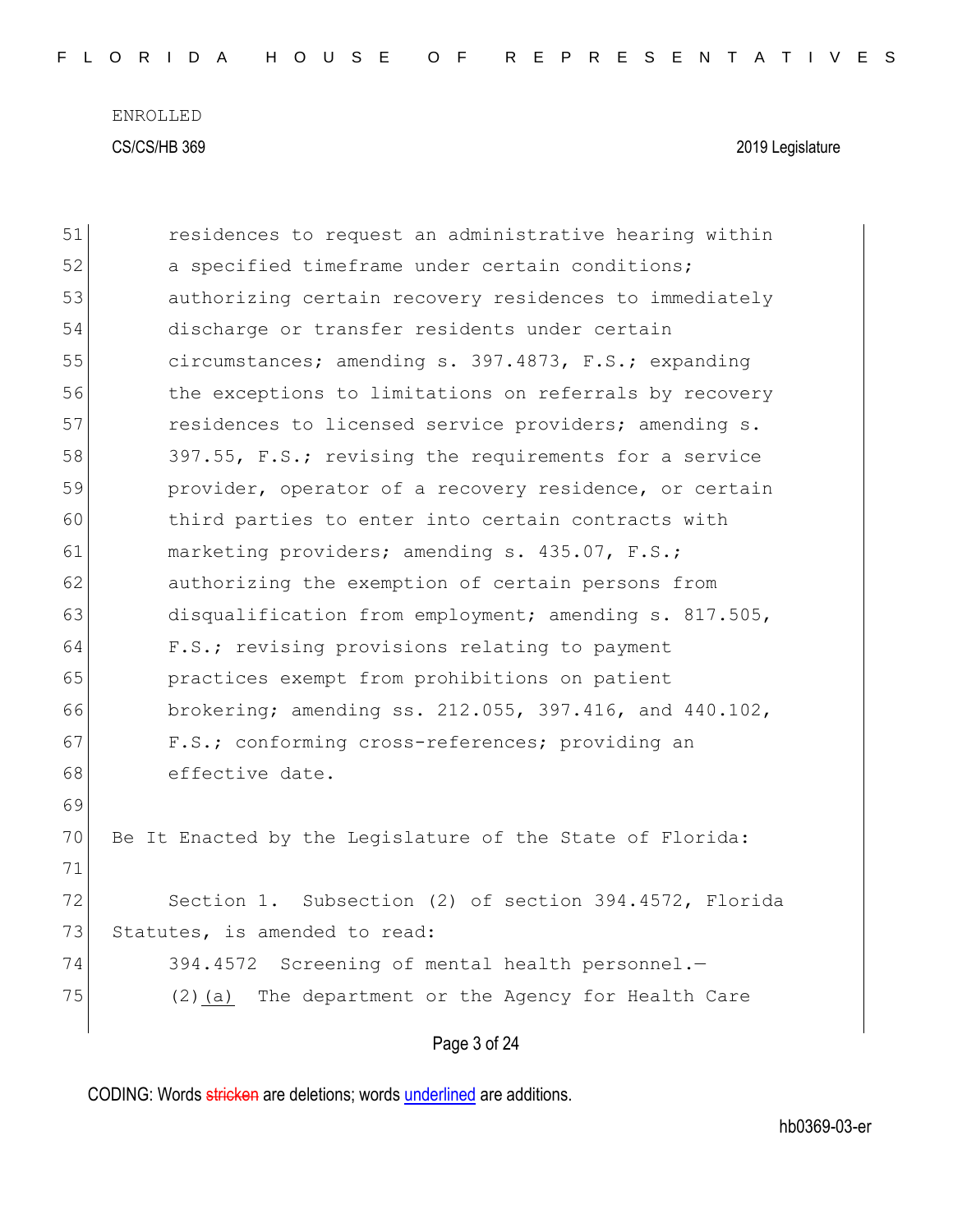| 76  | Administration may grant exemptions from disqualification as     |
|-----|------------------------------------------------------------------|
| 77  | provided in chapter 435.                                         |
| 78  | (b) The department or the Agency for Health Care                 |
| 79  | Administration, as applicable, may grant exemptions from         |
| 80  | disqualification for service provider personnel to work solely   |
| 81  | in mental health treatment programs or facilities, or in         |
| 82  | programs or facilities that treat co-occurring substance use and |
| 83  | mental health disorders.                                         |
| 84  | Section 2. Subsections (30) through (49) of section              |
| 85  | 397.311, Florida Statutes, are renumbered as subsections (31)    |
| 86  | through (50), respectively, subsection (8) and present           |
| 87  | subsection (37) of that section are amended, and subsection (30) |
| 88  | is added to that section, to read:                               |
| 89  | 397.311 Definitions. - As used in this chapter, except part      |
| 90  | VIII, the term:                                                  |
| 91  | (8) "Clinical supervisor" means a person who meets the           |
| 92  | requirements of a qualified professional whose functions include |
| 93  | managing manages personnel who provide direct clinical services  |
| 94  | or maintaining lead responsibility for the overall coordination  |
| 95  | and provision of clinical services treatment.                    |
| 96  | (30) "Peer specialist" means a person who has been in            |
| 97  | recovery from a substance use disorder or mental illness for at  |
| 98  | least 2 years who uses his or her personal experience to provide |
| 99  | services in behavioral health settings to support others in      |
| 100 | their recovery, or a person who has at least 2 years of          |
|     |                                                                  |

## Page 4 of 24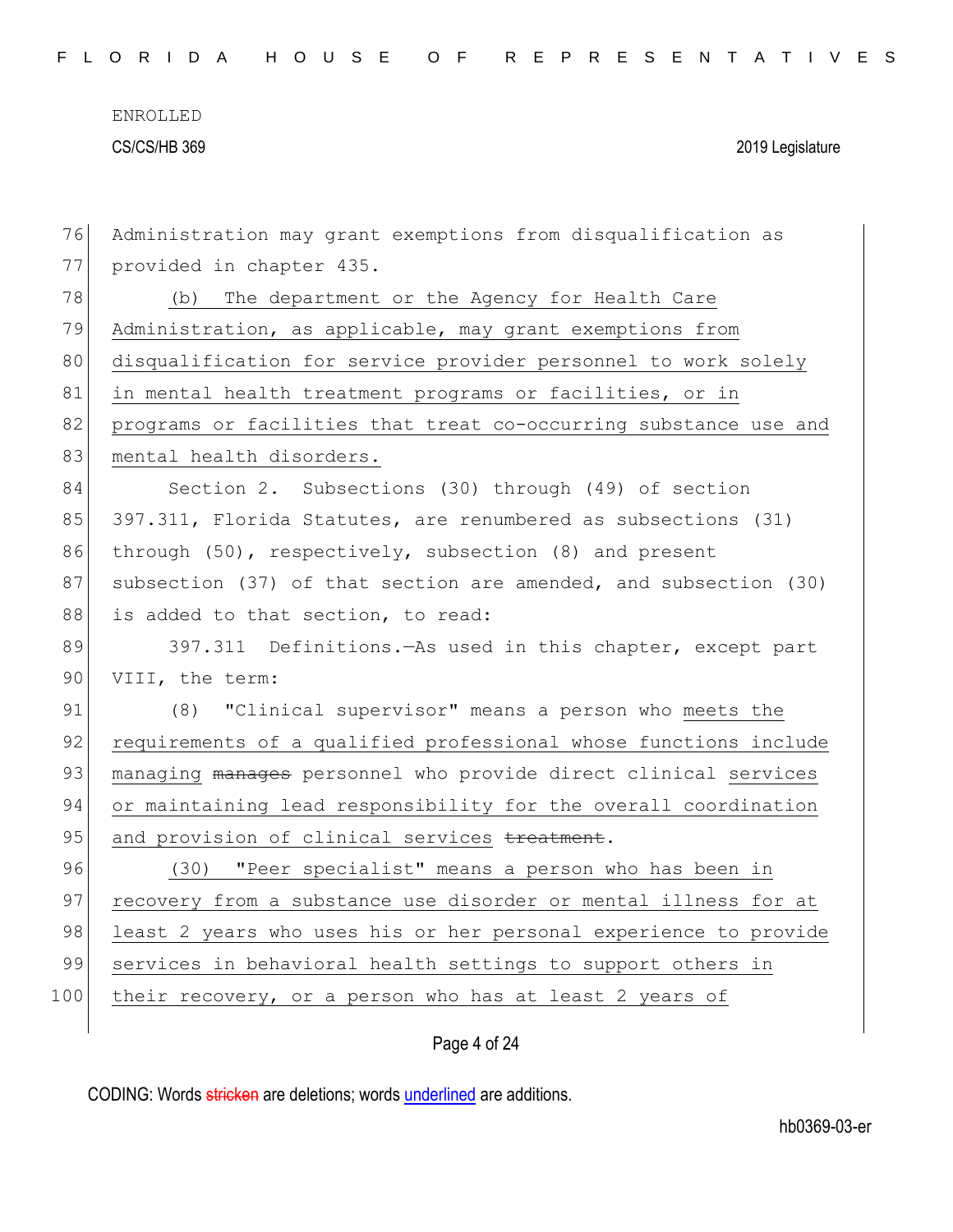| 101 | experience as a family member or caregiver of an individual who  |
|-----|------------------------------------------------------------------|
| 102 | has a substance use disorder or mental illness. The term does    |
| 103 | not include a qualified professional or a person otherwise       |
| 104 | certified under chapter 394 or this chapter.                     |
| 105 | $(38)$ $(37)$ "Recovery residence" means a residential dwelling  |
| 106 | unit, the community housing component of a licensed day or night |
| 107 | treatment facility with community housing, or other form of      |
| 108 | group housing, which that is offered or advertised through any   |
| 109 | means, including oral, written, electronic, or printed means, by |
| 110 | any person or entity as a residence that provides a peer-        |
| 111 | supported, alcohol-free, and drug-free living environment.       |
| 112 | Section 3. Subsection (15) of section 397.321, Florida           |
| 113 | Statutes, is amended to read:                                    |
| 114 | 397.321 Duties of the department. The department shall:          |
| 115 | (15) Recognize a statewide certification process for             |
| 116 | addiction professionals and identify and endorse one or more     |
| 117 | entities agencies responsible for such certification of service  |
| 118 | provider personnel. Any decision by a department-recognized      |
| 119 | credentialing entity to deny, revoke, or suspend a               |
| 120 | certification, or otherwise impose sanctions on an individual    |
| 121 | who is certified, is reviewable by the department. Upon          |
| 122 | receiving an adverse determination, the person aggrieved may     |
| 123 | request an administrative hearing pursuant to ss. 120.569 and    |
| 124 | 120.57(1) within 30 days after completing any appeals process    |
| 125 | offered by the credentialing entity or the department, as        |
|     |                                                                  |

Page 5 of 24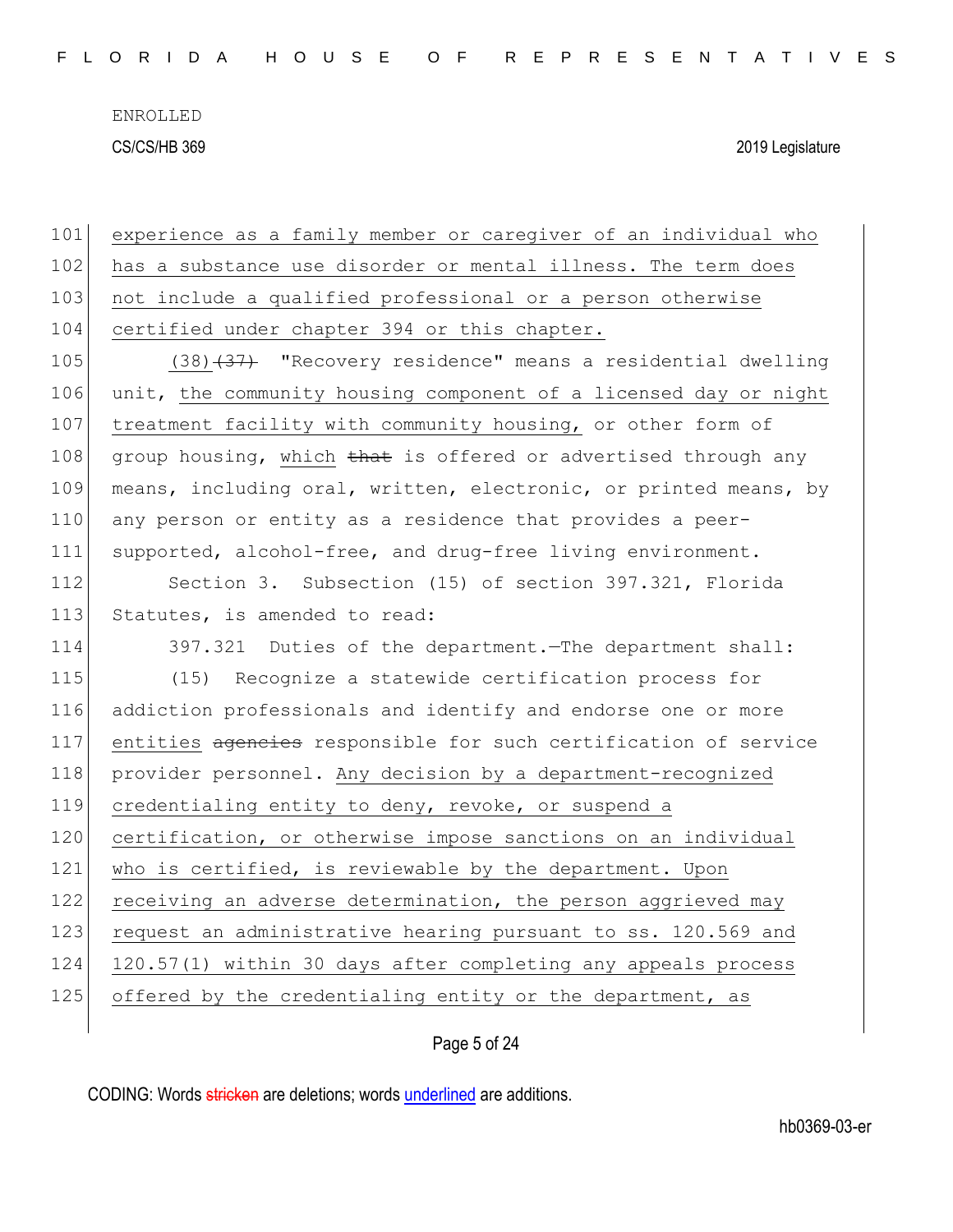ENROLLED

#### CS/CS/HB 369 2019 Legislature

126 applicable.

127 Section 4. Paragraphs (a), (f), and (g) of subsection (1) 128 and subsection (4) of section 397.4073, Florida Statutes, are 129 amended to read:

130 397.4073 Background checks of service provider personnel. 131 (1) PERSONNEL BACKGROUND CHECKS; REQUIREMENTS AND 132 EXCEPTIONS.-

133 (a) For all individuals screened on or after July 1, 2019, 134 background checks shall apply as follows:

135 1. All owners, directors, chief financial officers, and 136 clinical supervisors of service providers are subject to level 2 137 background screening as provided under s. 408.809 and chapter 138 435. Inmate substance abuse programs operated directly or under 139 contract with the Department of Corrections are exempt from this 140 requirement.

141 2. All service provider personnel who have direct contact 142 with children receiving services or with adults who are 143 developmentally disabled receiving services are subject to level 144 2 background screening as provided under s. 408.809 and chapter 145 435.

146 3. All peer specialists who have direct contact with 147 individuals receiving services are subject to level 2 background 148 screening as provided under s. 408.809 and chapter 435.

149 (f) Service provider personnel who request an exemption 150 from disqualification must submit the request within 30 days

### Page 6 of 24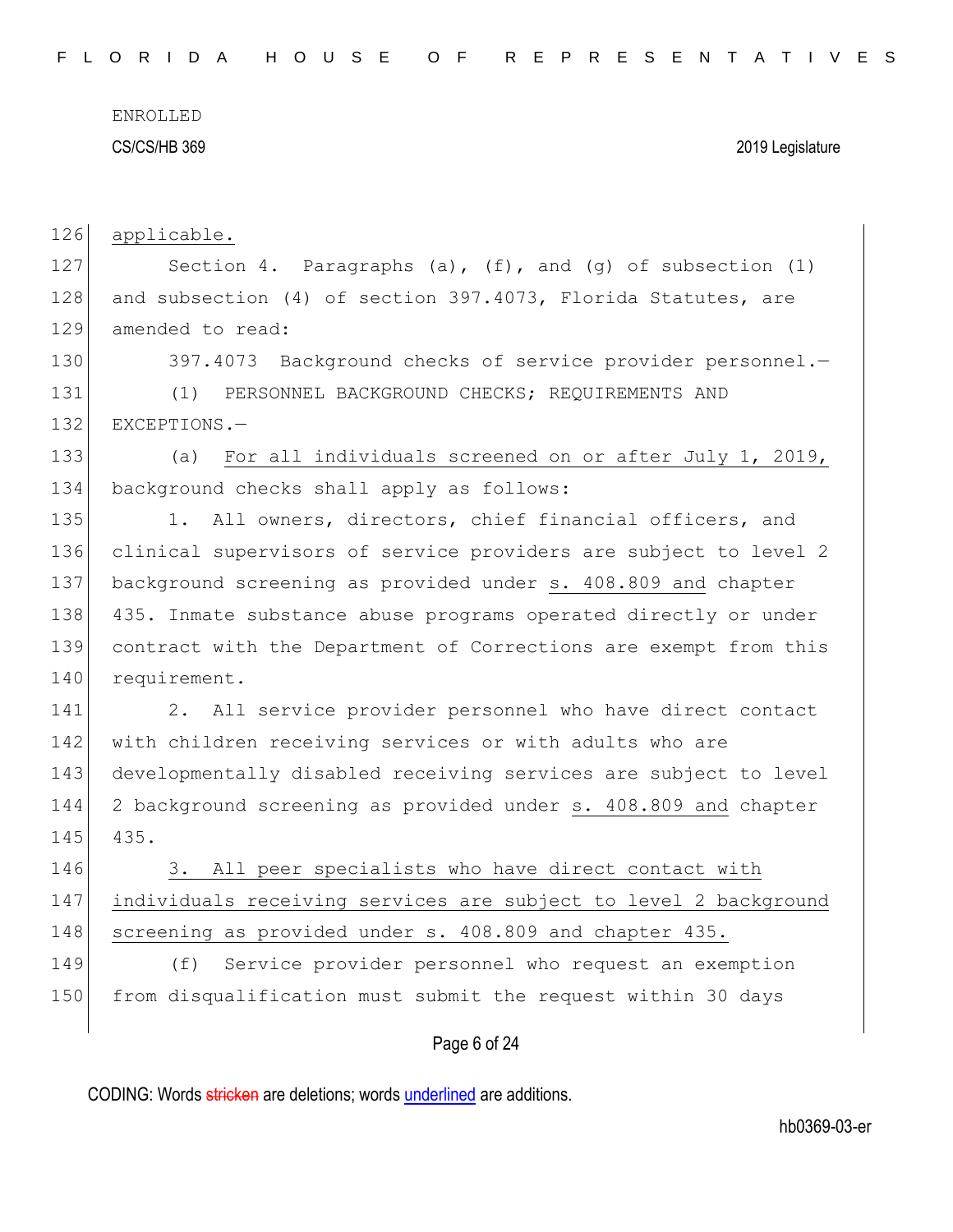|  |  |  | FLORIDA HOUSE OF REPRESENTATIVES |  |  |  |  |  |  |  |  |  |  |  |  |  |
|--|--|--|----------------------------------|--|--|--|--|--|--|--|--|--|--|--|--|--|
|  |  |  |                                  |  |  |  |  |  |  |  |  |  |  |  |  |  |

| 151 | after being notified of the disqualification. The department                  |
|-----|-------------------------------------------------------------------------------|
| 152 | shall grant or deny the request within 60 days after receipt of               |
| 153 | a complete application.                                                       |
| 154 | If 5 years or more, or 3 years or more in the case of<br>(g)                  |
| 155 | a certified peer specialist or an individual seeking                          |
| 156 | certification as a peer specialist pursuant to s. 397.417, have               |
| 157 | elapsed since an applicant for an exemption from                              |
| 158 | disqualification has completed or has been lawfully released                  |
| 159 | from confinement, supervision, or a nonmonetary condition                     |
| 160 | imposed by a court for the applicant's most recent disqualifying              |
| 161 | offense, the applicant may work with adults with substance use                |
| 162 | disorders or co-occurring disorders under the supervision of                  |
| 163 | persons who meet all personnel requirements of this chapter for               |
| 164 | up to 90 days after being notified of his or her                              |
| 165 | disqualification or until the department makes a final                        |
| 166 | determination regarding his or her request for an exemption from              |
| 167 | disqualification, whichever is earlier the most recent                        |
| 168 | disqualifying offense, service provider personnel may work with               |
| 169 | adults with substance use disorders under the supervision of a                |
| 170 | qualified professional licensed under chapter 490 or chapter 491              |
| 171 | or a master's-level-certified addictions professional until the               |
| 172 | agency makes a final determination regarding the request for an               |
| 173 | exemption from disqualification.                                              |
| 174 | (h) $\left( \theta \right)$ The department may not issue a regular license to |
| 175 | any service provider that fails to provide proof that background              |

Page 7 of 24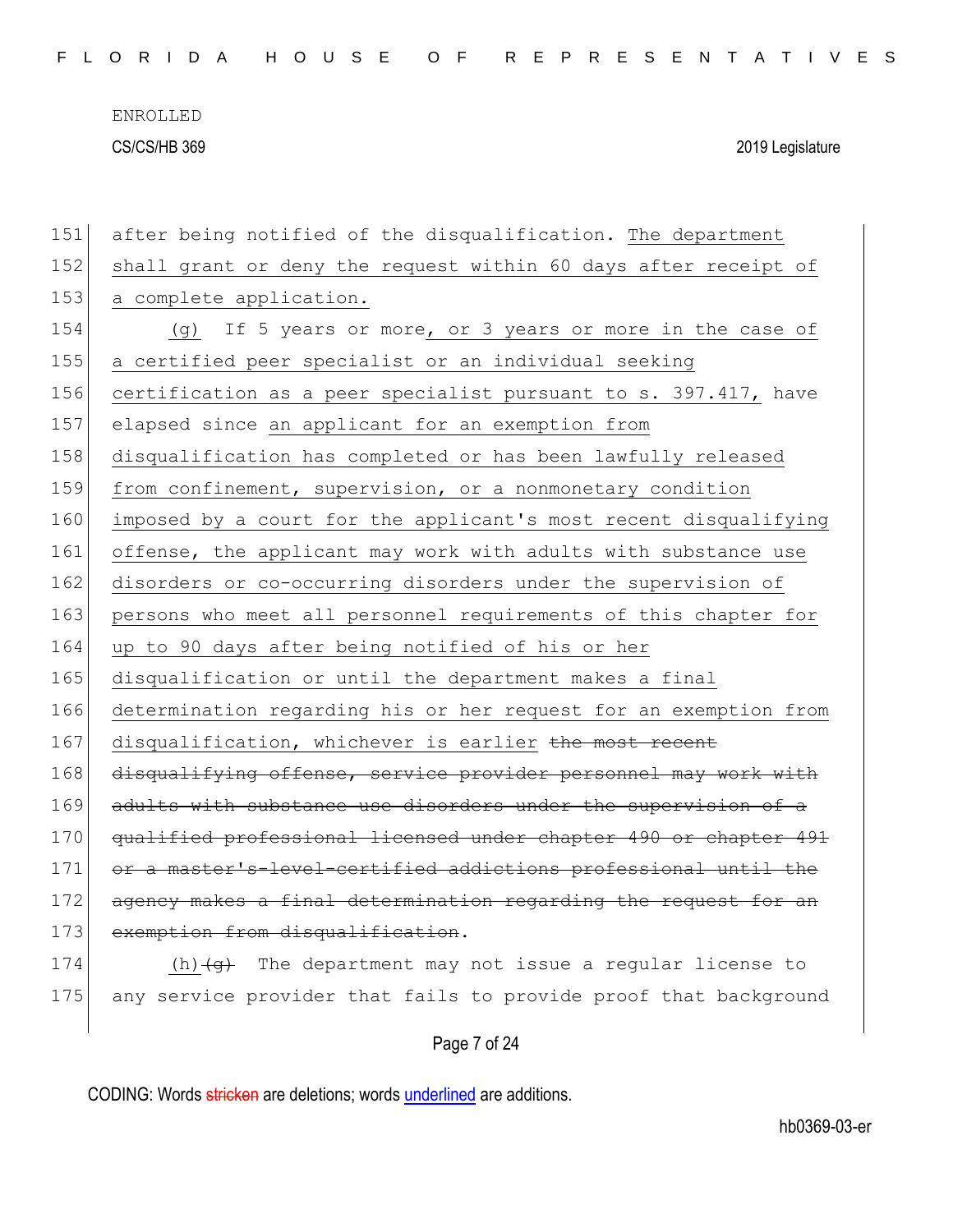176 screening information has been submitted in accordance with 177 chapter 435.

178 (4) EXEMPTIONS FROM DISQUALIFICATION.

179 (a) The department may grant to any service provider 180 personnel an exemption from disqualification as provided in s. 181 435.07.

182 (b) Since rehabilitated substance abuse impaired persons 183 are effective in the successful treatment and rehabilitation of 184 individuals with substance use disorders, for service providers 185 which treat adolescents 13 years of age and older, service 186 provider personnel whose background checks indicate crimes under 187 s. 796.07(2)(e), s. 810.02(4), s. 812.014(2)(c), s. 817.563, s. 188 831.01, s. 831.02, s. 893.13, or s. 893.147, and any related 189 criminal attempt, solicitation, or conspiracy under s. 777.04, 190 may be exempted from disqualification from employment pursuant 191 to this paragraph.

192 (c) The department may grant exemptions from 193 disqualification for service provider personnel to work solely 194 in substance use disorder treatment programs, facilities, or 195 recovery residences or in programs or facilities that treat co-196 occurring substance use and mental health disorders. The 197 department may further limit such grant exemptions from 198 disqualification which would limit service provider personnel to 199 working with adults in substance abuse treatment facilities. 200 Section 5. Section 397.4075, Florida Statutes, is amended

Page 8 of 24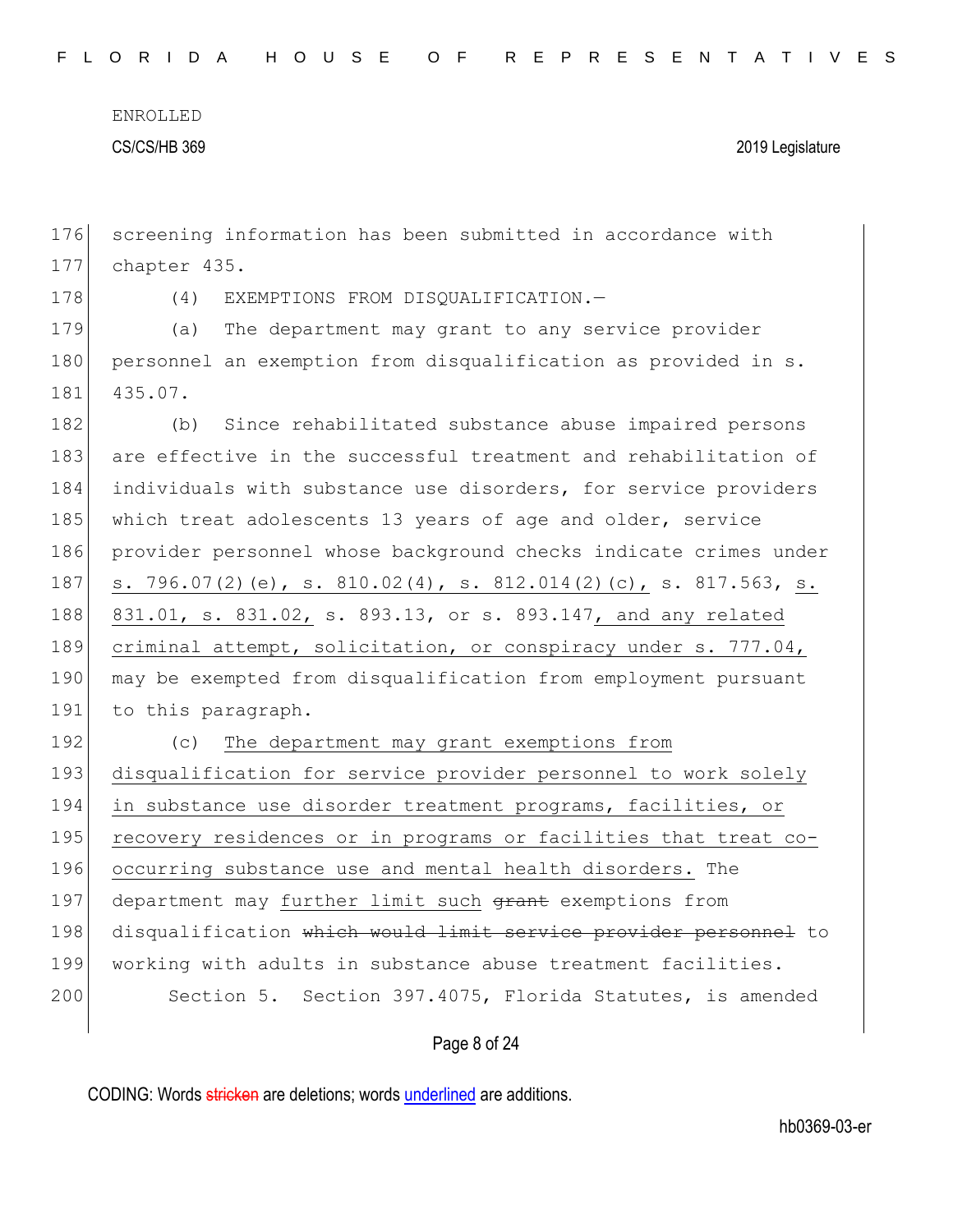| 201 | to read:                                                         |
|-----|------------------------------------------------------------------|
| 202 | 397.4075 Unlawful activities relating to personnel;              |
| 203 | penalties.-It is a felony of the third misdemeanor of the first  |
| 204 | degree, punishable as provided in s. 775.082 or s. 775.083, for  |
| 205 | any person willfully, knowingly, or intentionally to:            |
| 206 | (1)<br>Inaccurately disclose by false statement,                 |
| 207 | misrepresentation, impersonation, or other fraudulent means, or  |
| 208 | fail to disclose, in any application for licensure or voluntary  |
| 209 | or paid employment, any fact which is material in making a       |
| 210 | determination as to the person's qualifications to be an owner,  |
| 211 | a director, a volunteer, or other personnel of a service         |
| 212 | provider;                                                        |
| 213 | Operate or attempt to operate as a service provider<br>(2)       |
| 214 | with personnel who are in noncompliance with the minimum         |
| 215 | standards contained in this chapter; or                          |
| 216 | Use or release any criminal or juvenile information<br>(3)       |
| 217 | obtained under this chapter for any purpose other than           |
| 218 | background checks of personnel for employment.                   |
| 219 | Section 6. Section 397.417, Florida Statutes, is created         |
| 220 | to read:                                                         |
| 221 | 397.417 Peer specialists.-                                       |
| 222 | An individual may seek certification as a peer<br>(1)            |
| 223 | specialist if he or she has been in recovery from a substance    |
| 224 | use disorder or mental illness for at least 2 years, or if he or |
| 225 | she has at least 2 years of experience as a family member or     |
|     |                                                                  |

Page 9 of 24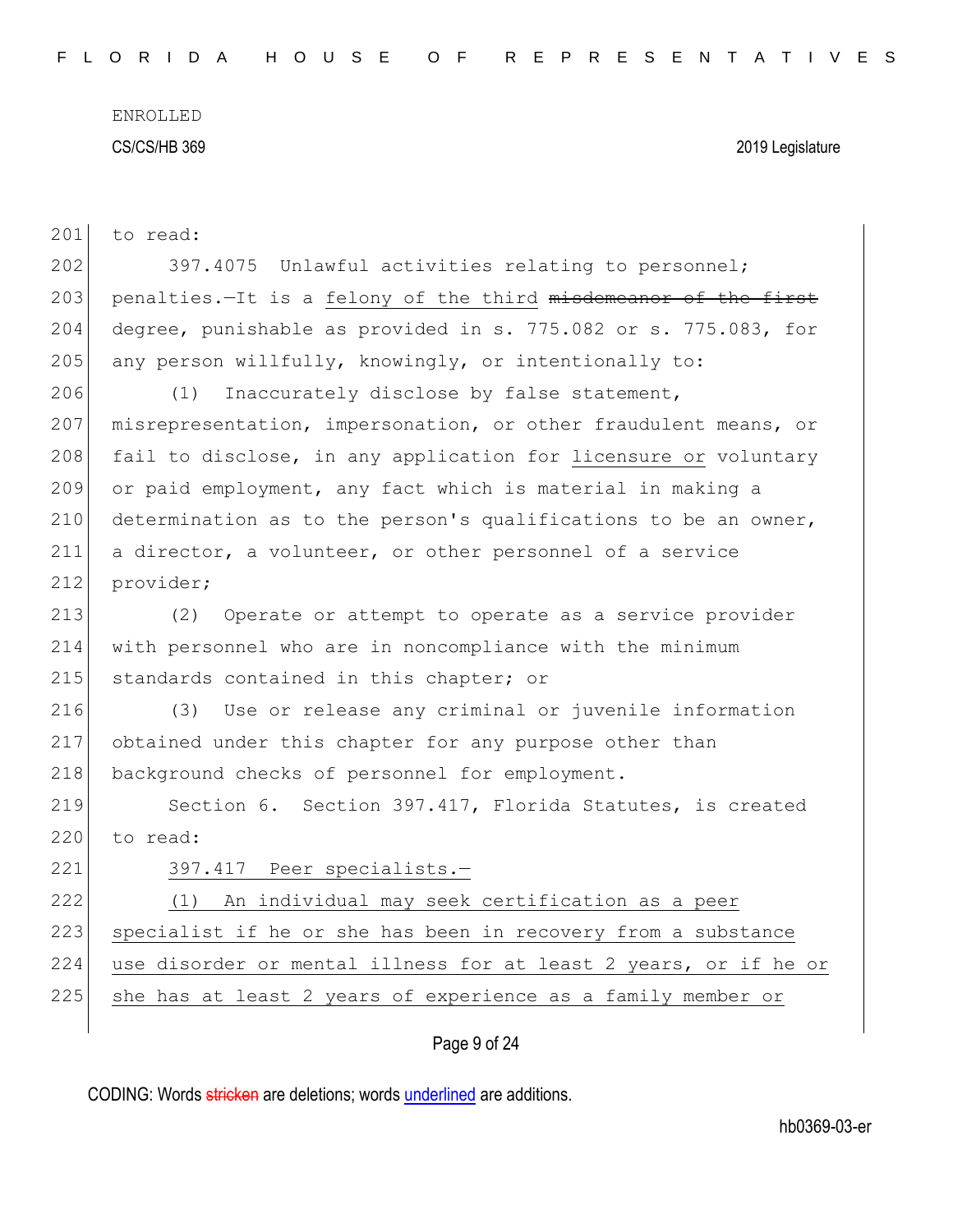ENROLLED

CS/CS/HB 369 2019 Legislature

226 caregiver of a person with a substance use disorder or mental 227 illness. 228 (2) The department shall approve one or more third-party 229 credentialing entities for the purposes of certifying peer 230 specialists, approving training programs for individuals seeking 231 certification as peer specialists, approving continuing 232 education programs, and establishing the minimum requirements 233 and standards that applicants must achieve to maintain 234 certification. To obtain approval, the third-party credentialing 235 entity must demonstrate compliance with nationally recognized 236 standards for developing and administering professional 237 certification programs to certify peer specialists. 238 (3) An individual providing department-funded recovery 239 support services as a peer specialist shall be certified  $240$  pursuant to subsection  $(2)$ . An individual who is not certified 241 may provide recovery support services as a peer specialist for 242 up to 1 year if he or she is working toward certification and is 243 | supervised by a qualified professional or by a certified peer 244 specialist who has at least 3 years of full-time experience as a 245 peer specialist at a licensed behavioral health organization. 246 Section 7. Subsections (1) and (6) of section 397.487, 247 Florida Statutes, are amended, paragraph (e) is added to 248 subsection  $(8)$ , and subsection  $(11)$  is added to that section, to 249 read: 250 397.487 Voluntary certification of recovery residences.-

Page 10 of 24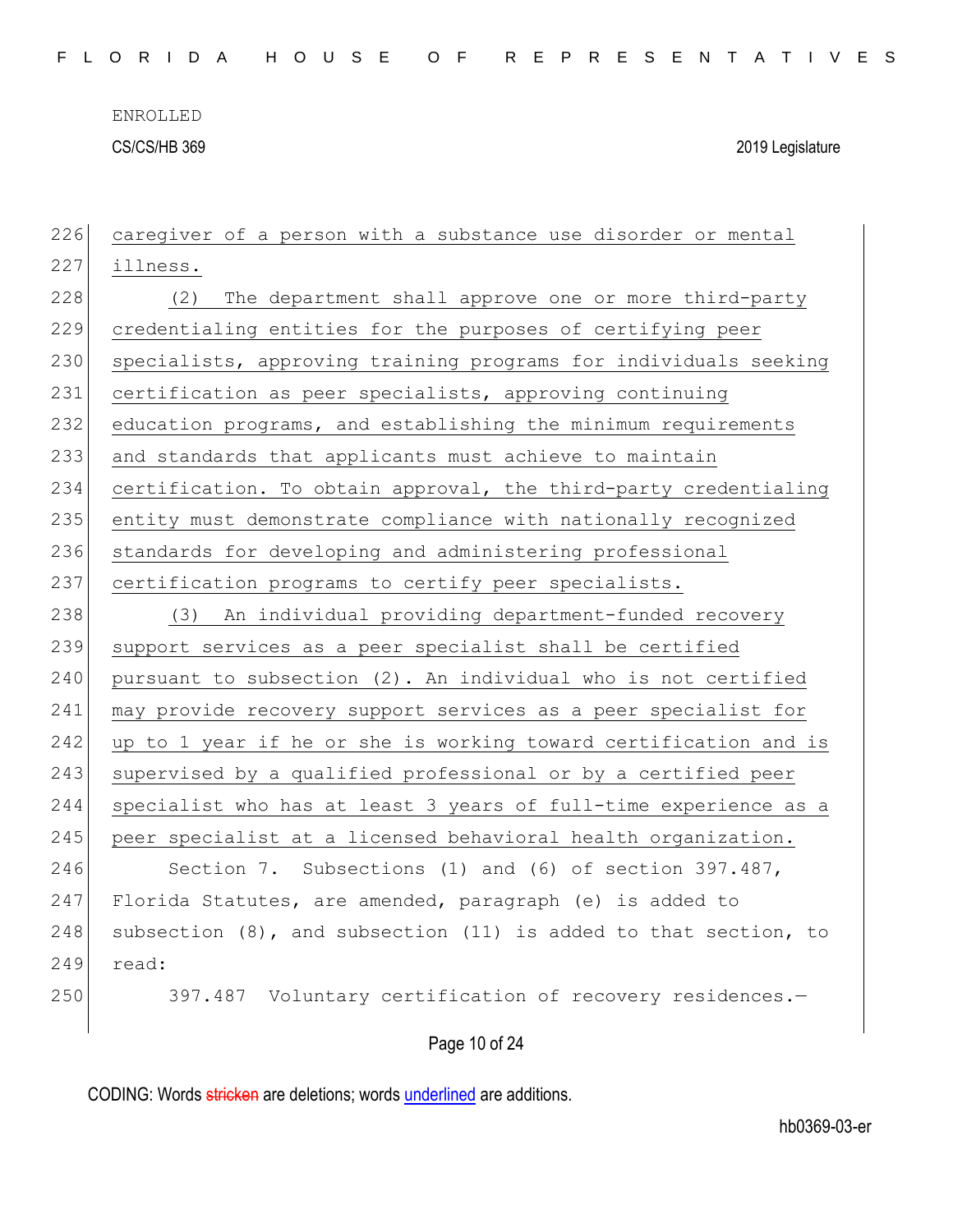251 (1) The Legislature finds that a person suffering from 252 addiction has a higher success rate of achieving long-lasting 253 sobriety when given the opportunity to build a stronger 254 foundation by living in a recovery residence while receiving 255 treatment or after completing treatment. The Legislature further 256 finds that this state and its subdivisions have a legitimate 257 state interest in protecting these persons, who represent a 258 vulnerable consumer population in need of adequate housing. It 259 is the intent of the Legislature to protect persons who reside 260 in a recovery residence. 261 (6) All owners, directors, and chief financial officers of 262 an applicant recovery residence are subject to level 2 263 background screening as provided under s. 408.809 and chapter 264 435. A recovery residence is ineligible for certification, and a 265 credentialing entity shall deny a recovery residence's 266 application, if any owner, director, or chief financial officer 267 has been found guilty of, or has entered a plea of guilty or 268 nolo contendere to, regardless of adjudication, any offense 269 listed in s. 408.809(4) or s. 435.04(2) unless the department  $270$  has issued an exemption under s. 397.4073 or s. 397.4872. In 271 accordance with s. 435.04, the department shall notify the 272 credentialing agency of an owner's, director's, or chief 273 financial officer's eligibility based on the results of his or 274 her background screening.

275 (8) Onsite followup monitoring of a certified recovery

#### Page 11 of 24

CODING: Words stricken are deletions; words underlined are additions.

hb0369-03-er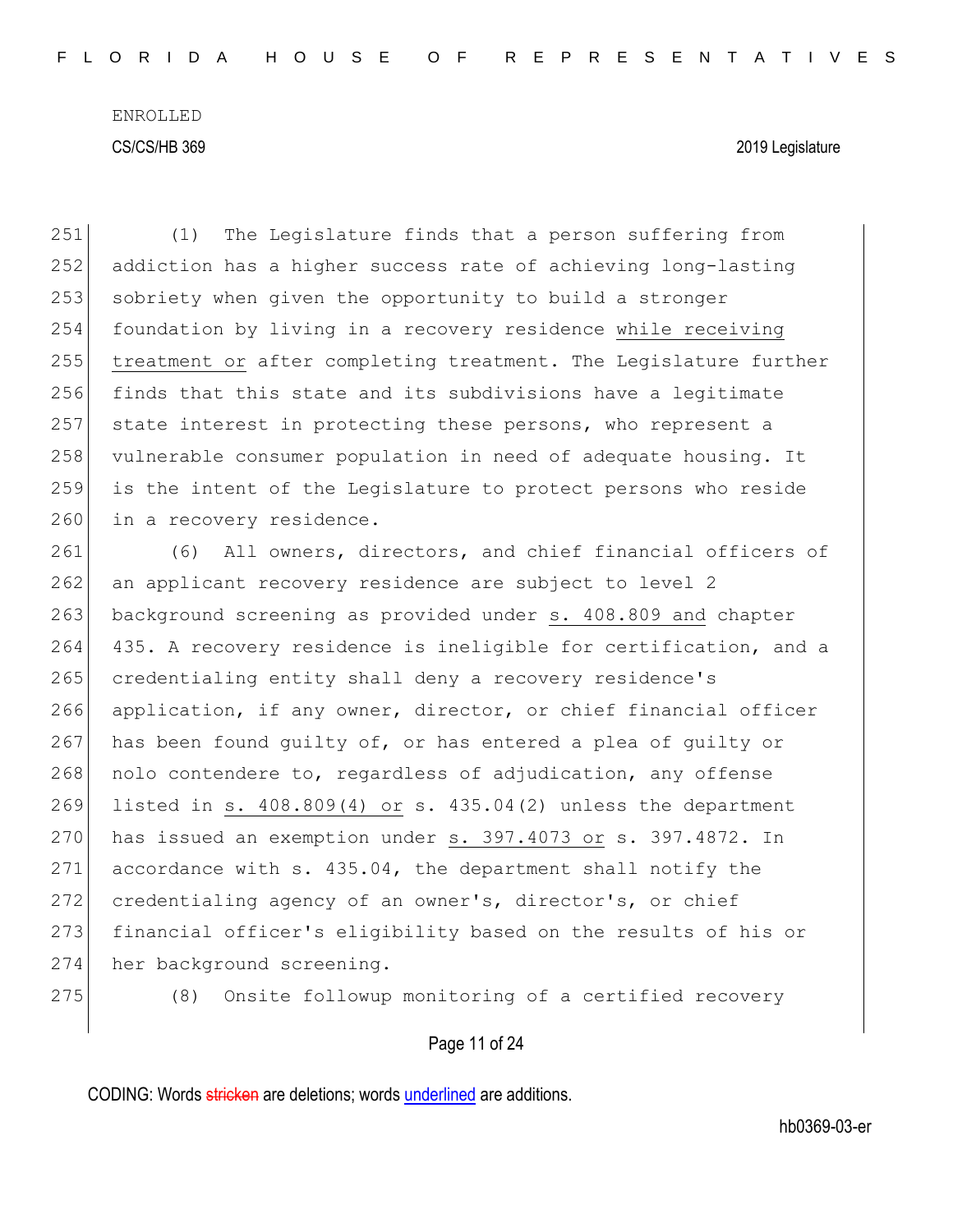| 276 | residence may be conducted by the credentialing entity to        |
|-----|------------------------------------------------------------------|
| 277 | determine continuing compliance with certification requirements. |
| 278 | The credentialing entity shall inspect each certified recovery   |
| 279 | residence at least annually to ensure compliance.                |
| 280 | Any decision by a department-recognized credentialing<br>(e)     |
| 281 | entity to deny, revoke, or suspend a certification, or otherwise |
| 282 | impose sanctions on a recovery residence, is reviewable by the   |
| 283 | department. Upon receiving an adverse determination, the         |
| 284 | recovery residence may request an administrative hearing         |
| 285 | pursuant to ss. 120.569 and 120.57(1) within 30 days after       |
| 286 | completing any appeals process offered by the credentialing      |
| 287 | entity or the department, as applicable.                         |
| 288 | Notwithstanding any landlord and tenant rights and<br>(11)       |
| 289 | obligations under chapter 83, a recovery residence that is       |
| 290 | certified under this section and has a discharge policy approved |
| 291 | by a department-recognized credentialing entity may immediately  |
| 292 | discharge or transfer a resident in accordance with that policy  |
| 293 | under any of the following circumstances:                        |
| 294 | The discharge or transfer is necessary for the<br>(a)            |
| 295 | resident's welfare.                                              |
|     |                                                                  |
| 296 | The resident's needs cannot be met at the recovery<br>(b)        |
| 297 | residence.                                                       |
| 298 | The health and safety of other residents or recovery<br>(C)      |
| 299 | residence employees is at risk or would be at risk if the        |
| 300 | resident continues to live at the recovery residence.            |

Page 12 of 24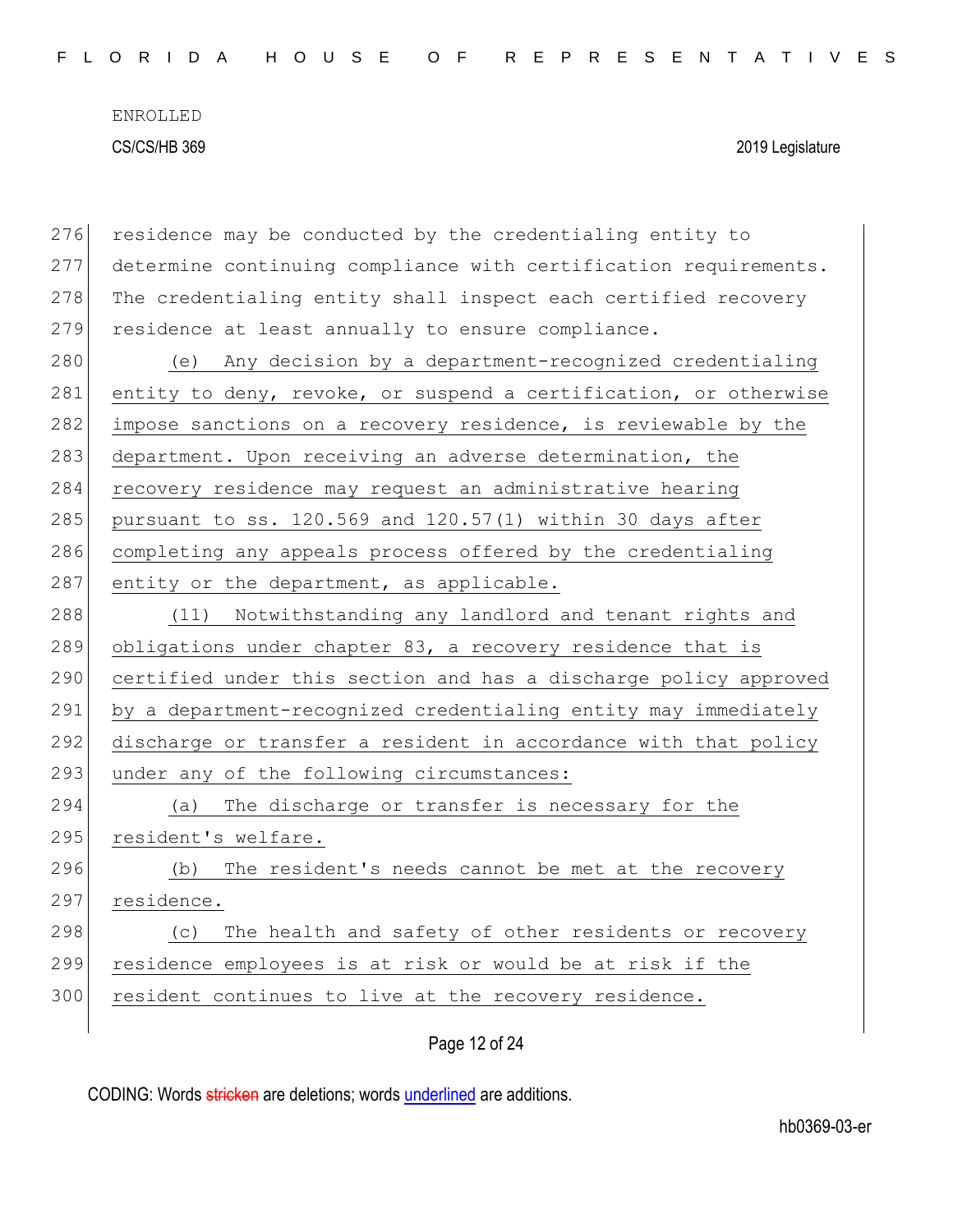| 301 | Section 8. Paragraph (d) is added to subsection (2) of           |
|-----|------------------------------------------------------------------|
| 302 | section 397.4873, Florida Statutes, and subsection (1) of that   |
| 303 | section is republished, to read:                                 |
| 304 | 397.4873 Referrals to or from recovery residences;               |
| 305 | prohibitions; penalties.-                                        |
| 306 | A service provider licensed under this part may not<br>(1)       |
| 307 | make a referral of a prospective, current, or discharged patient |
| 308 | to, or accept a referral of such a patient from, a recovery      |
| 309 | residence unless the recovery residence holds a valid            |
| 310 | certificate of compliance as provided in s. 397.487 and is       |
| 311 | actively managed by a certified recovery residence administrator |
| 312 | as provided in s. 397.4871.                                      |
| 313 | Subsection (1) does not apply to:<br>(2)                         |
|     |                                                                  |
| 314 | The referral of a patient to, or acceptance of a<br>(d)          |
| 315 | referral of such a patient from, a recovery residence that has   |
| 316 | no direct or indirect financial or other referral relationship   |
| 317 | with the licensed service provider and that is democratically    |
| 318 | operated by its residents pursuant to a charter from an entity   |
| 319 | recognized or sanctioned by Congress, and where the residence or |
| 320 | any resident of the residence does not receive a benefit,        |
| 321 | directly or indirectly, for the referral.                        |
| 322 | Section 9. Paragraph (d) of subsection (1) of section            |
| 323 | 397.55, Florida Statutes, is amended to read:                    |
| 324 | 397.55 Prohibition of deceptive marketing practices.-            |
| 325 | The Legislature recognizes that consumers of substance<br>(1)    |

# Page 13 of 24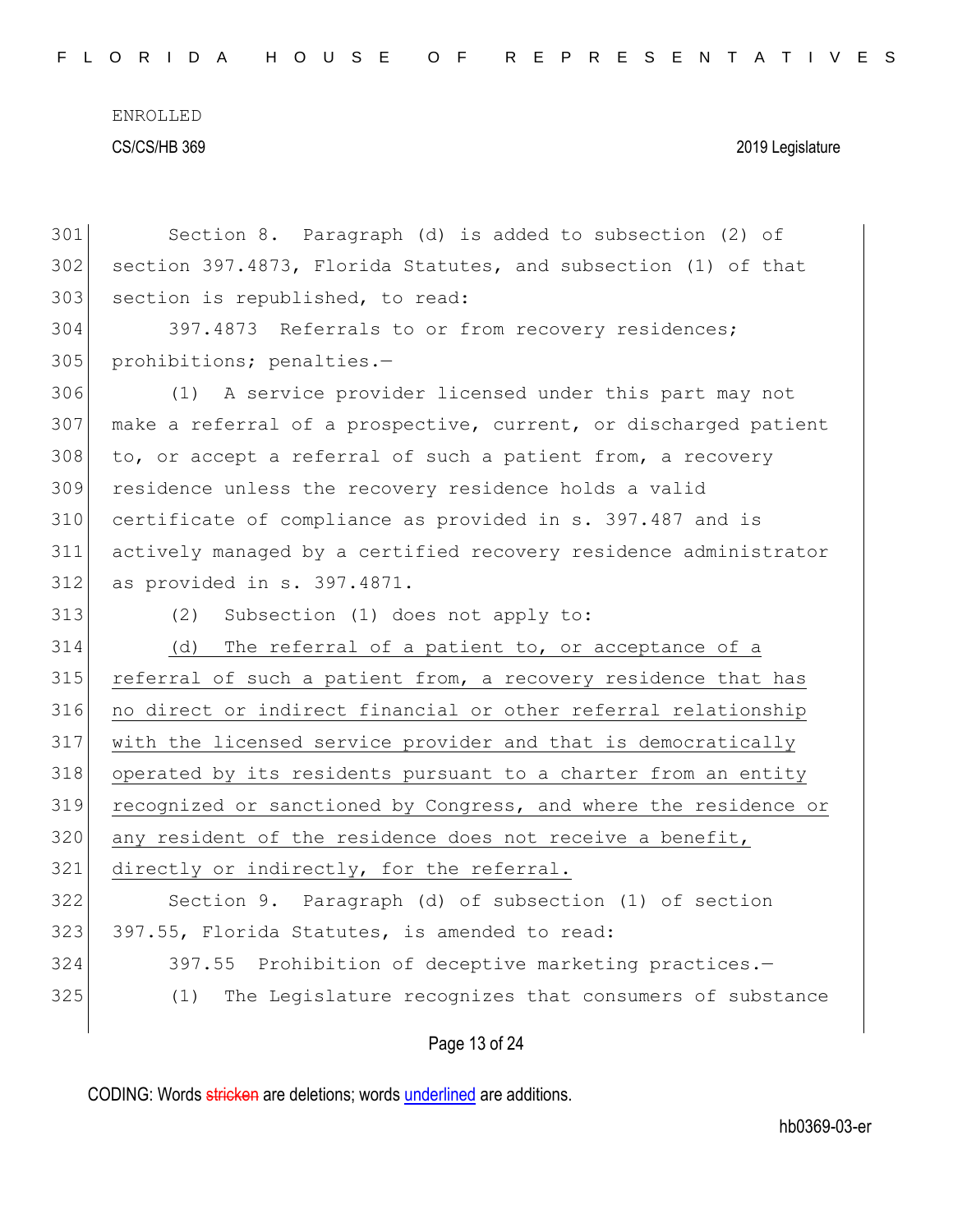abuse treatment have disabling conditions and that such consumers and their families are vulnerable and at risk of being easily victimized by fraudulent marketing practices that adversely impact the delivery of health care. To protect the 330 health, safety, and welfare of this vulnerable population, a 331 service provider, an operator of a recovery residence, or a third party who provides any form of advertising or marketing services to a service provider or an operator of a recovery residence may not engage in any of the following marketing practices: (d) Entering into a contract with a marketing provider who agrees to generate referrals or leads for the placement of patients with a service provider or in a recovery residence

 through a call center or a web-based presence, unless the contract requires such agreement and the marketing provider 341 service provider or the operator of the recovery residence discloses the following to the prospective patient so that the 343 patient can make an informed health care decision:

 1. Information about the specific licensed service providers or recovery residences that are represented by the marketing provider and pay a fee to the marketing provider, including the identity of such service providers or recovery residences; and

 2. Clear and concise instructions that allow the prospective patient to easily access lists of licensed service

### Page 14 of 24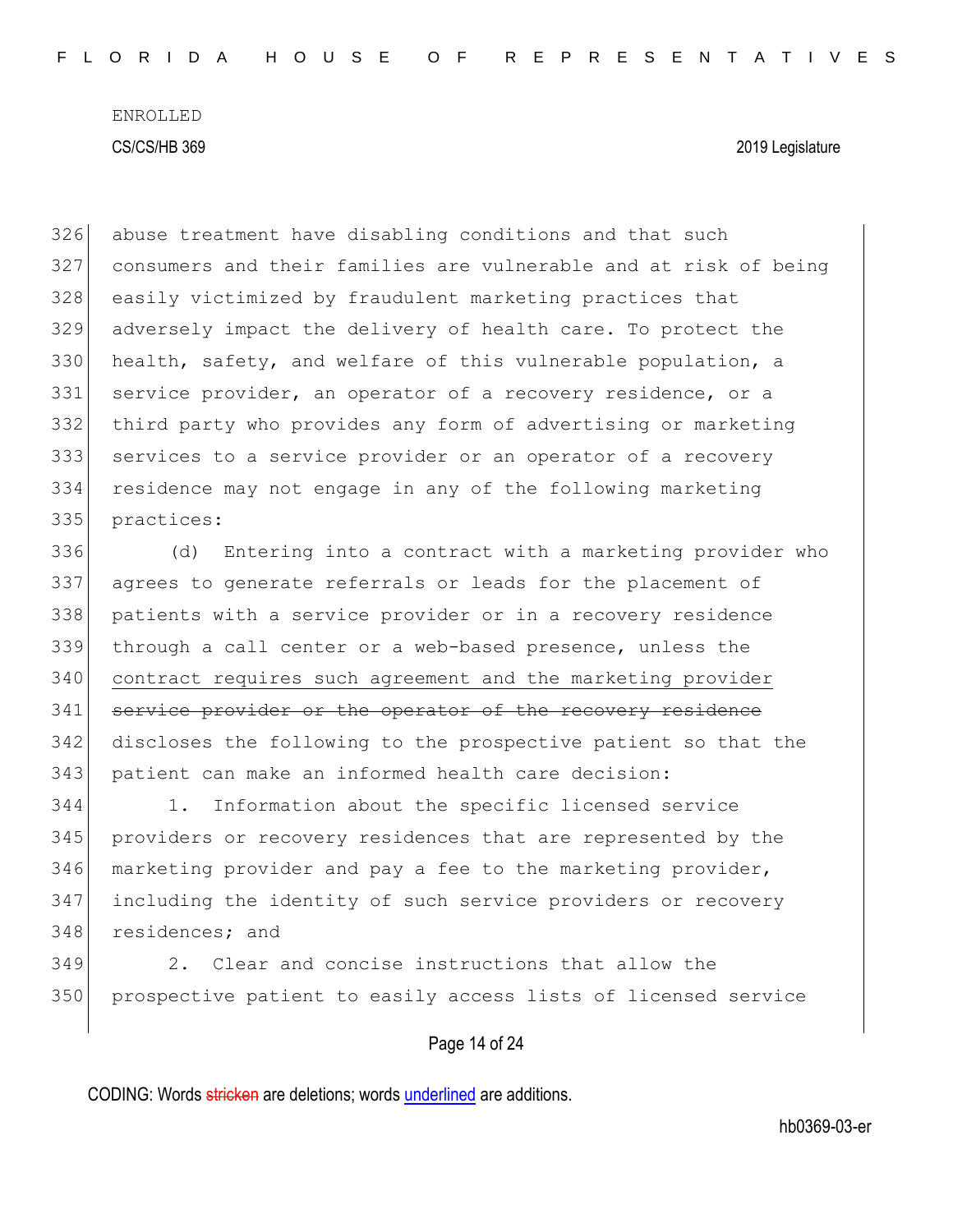| 351 | providers and recovery residences on the department website.     |
|-----|------------------------------------------------------------------|
| 352 | Section 10. Subsection (2) of section 435.07, Florida            |
| 353 | Statutes, is amended to read:                                    |
| 354 | 435.07 Exemptions from disqualification.-Unless otherwise        |
| 355 | provided by law, the provisions of this section apply to         |
| 356 | exemptions from disqualification for disqualifying offenses      |
| 357 | revealed pursuant to background screenings required under this   |
| 358 | chapter, regardless of whether those disqualifying offenses are  |
| 359 | listed in this chapter or other laws.                            |
| 360 | (2) Persons employed, or applicants for employment, by           |
| 361 | treatment providers who treat adolescents 13 years of age and    |
| 362 | older who are disqualified from employment solely because of     |
| 363 | crimes under s. 796.07(2)(e), s. 810.02(4), s. 812.014(2)(c), s. |
| 364 | 817.563, s. 831.01, s. 831.02, s. 893.13, or s. 893.147, or any  |
| 365 | related criminal attempt, solicitation, or conspiracy under s.   |
| 366 | 777.04, may be exempted from disqualification from employment    |
| 367 | pursuant to this chapter without application of the waiting      |
| 368 | period in subparagraph (1)(a)1.                                  |
| 369 | Section 11. Subsection (3) of section 817.505, Florida           |
| 370 | Statutes, is amended to read:                                    |
| 371 | 817.505 Patient brokering prohibited; exceptions;                |
| 372 | penalties.-                                                      |
| 373 | This section shall not apply to the following payment<br>(3)     |
| 374 | practices:                                                       |
| 375 | Any discount, payment, waiver of payment, or payment<br>(a)      |
|     | Page 15 of 24                                                    |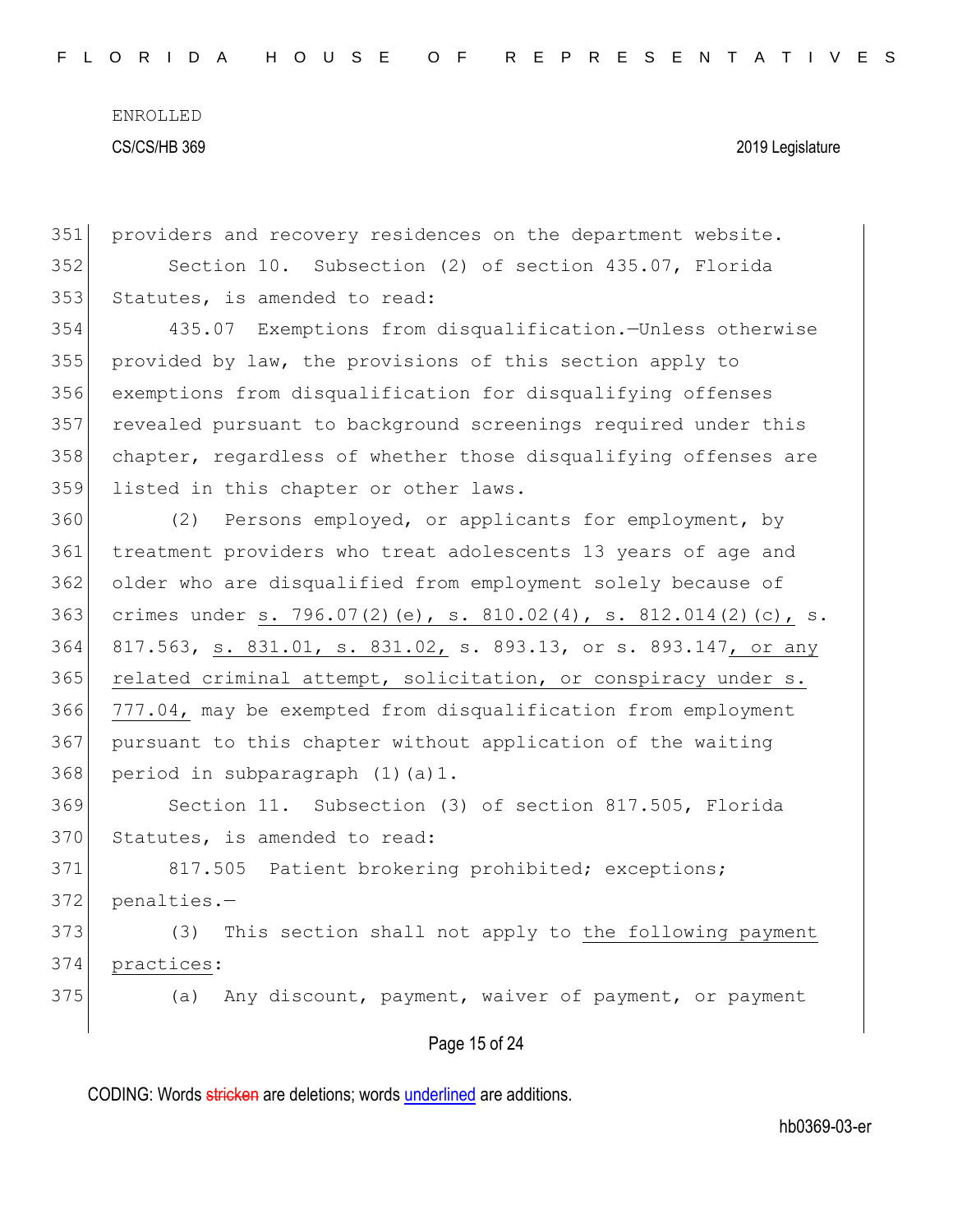Page 16 of 24 376 practice expressly authorized not prohibited by 42 U.S.C. s. 1320a-7b(b)(3)  $42 \text{ U.S.C. s. } 1320a$ -7b(b) or regulations adopted 378 promulgated thereunder. (b) Any payment, compensation, or financial arrangement 380 | within a group practice as defined in s. 456.053, provided such payment, compensation, or arrangement is not to or from persons 382 who are not members of the group practice. (c) Payments to a health care provider or health care facility for professional consultation services. (d) Commissions, fees, or other remuneration lawfully paid to insurance agents as provided under the insurance code. (e) Payments by a health insurer who reimburses, provides, offers to provide, or administers health, mental health, or substance abuse goods or services under a health benefit plan. (f) Payments to or by a health care provider or health 391 care facility, or a health care provider network entity, that has contracted with a health insurer, a health care purchasing 393 group, or the Medicare or Medicaid program to provide health, mental health, or substance abuse goods or services under a health benefit plan when such payments are for goods or services under the plan. However, nothing in this section affects whether a health care provider network entity is an insurer required to be licensed under the Florida Insurance Code. (g) Insurance advertising gifts lawfully permitted under s. 626.9541(1)(m).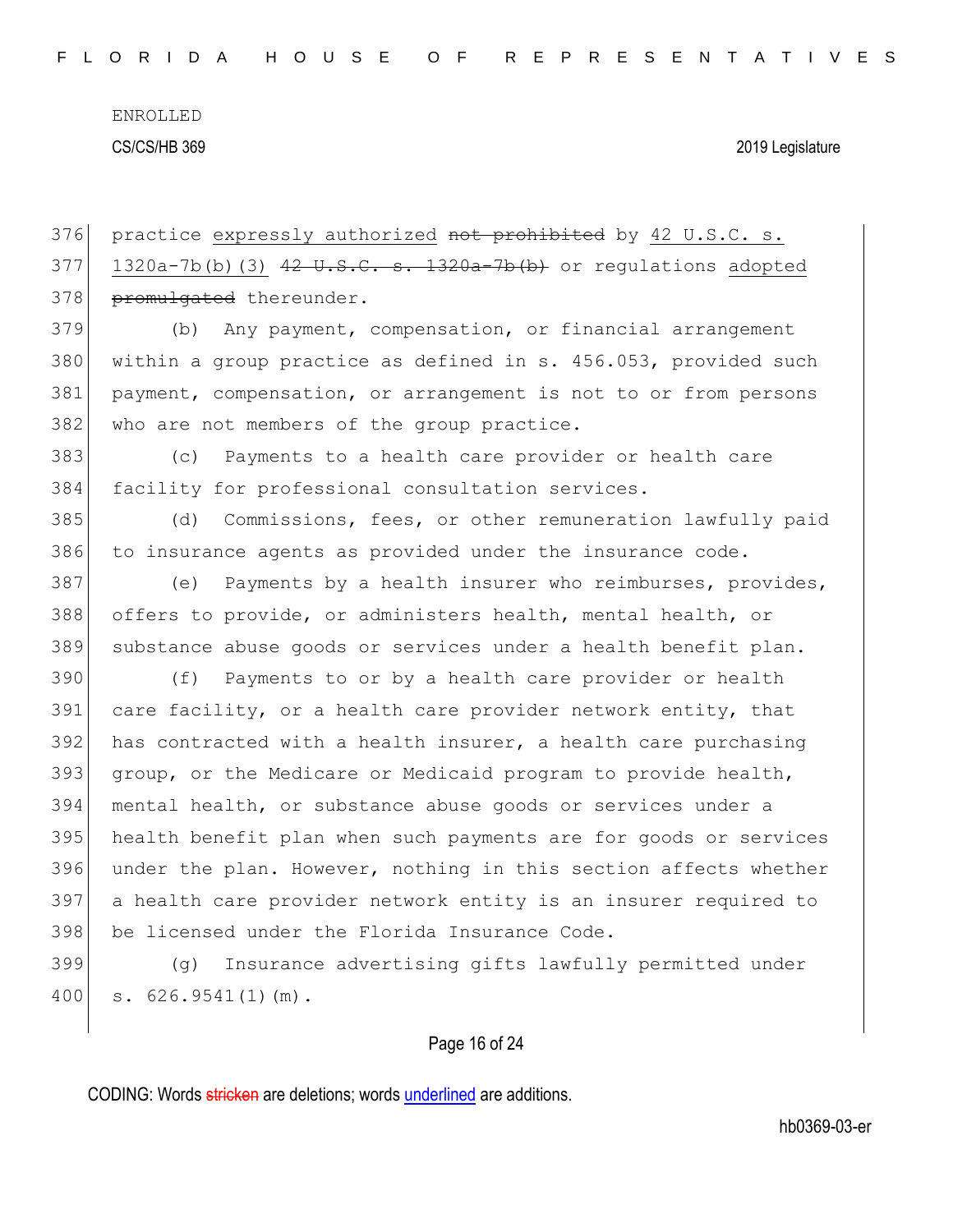401 (h) Commissions or fees paid to a nurse registry licensed 402 under s. 400.506 for referring persons providing health care 403 services to clients of the nurse registry.

 (i) Payments by a health care provider or health care 405 facility to a health, mental health, or substance abuse information service that provides information upon request and without charge to consumers about providers of health care goods 408 or services to enable consumers to select appropriate providers or facilities, provided that such information service:

410 1. Does not attempt through its standard questions for 411 solicitation of consumer criteria or through any other means to 412 steer or lead a consumer to select or consider selection of a 413 particular health care provider or health care facility;

 2. Does not provide or represent itself as providing diagnostic or counseling services or assessments of illness or injury and does not make any promises of cure or guarantees of 417 treatment;

418 3. Does not provide or arrange for transportation of a 419 consumer to or from the location of a health care provider or 420 health care facility; and

421 4. Charges and collects fees from a health care provider 422 or health care facility participating in its services that are 423 set in advance, are consistent with the fair market value for 424 those information services, and are not based on the potential 425 value of a patient or patients to a health care provider or

#### Page 17 of 24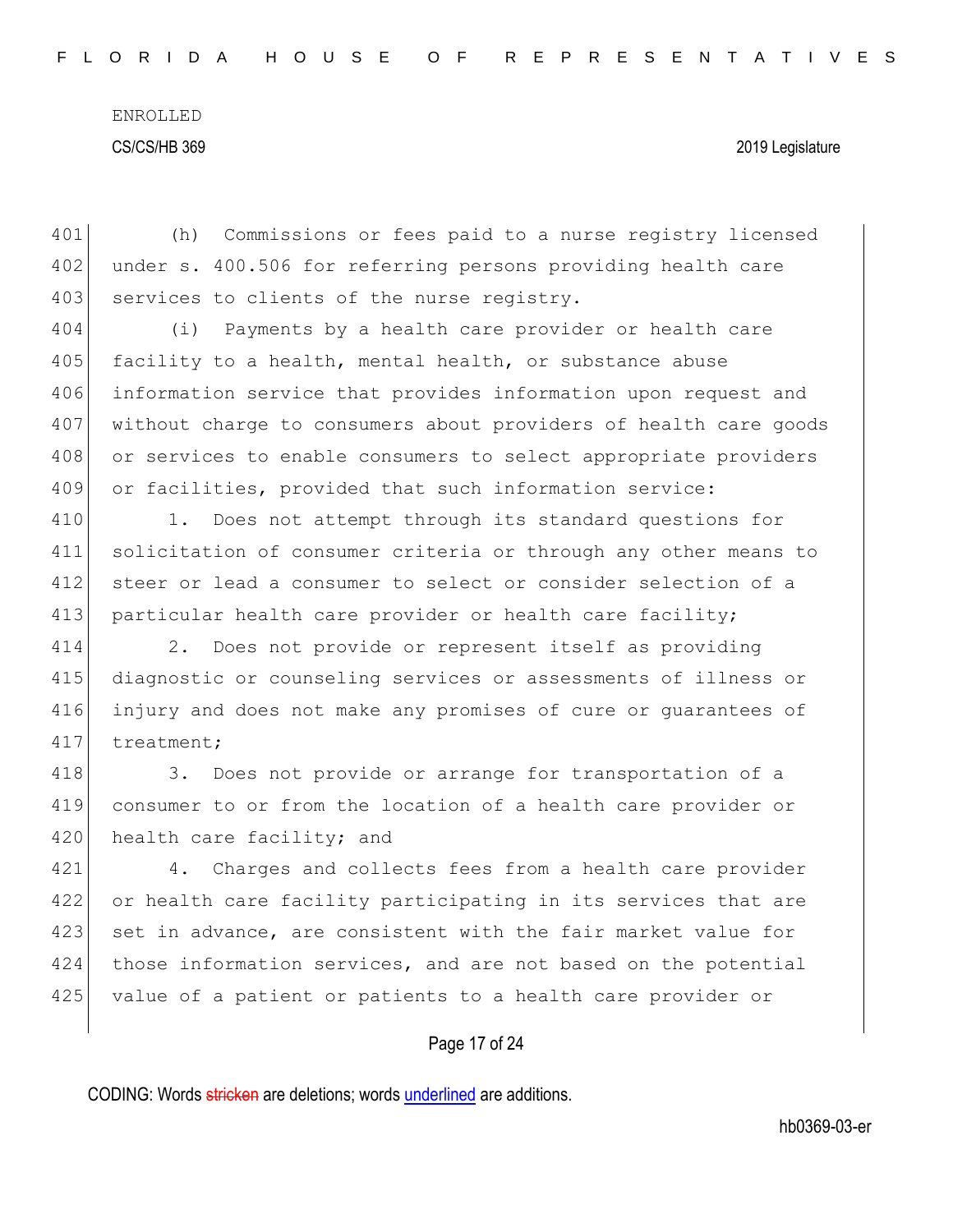426 health care facility or of the goods or services provided by the 427 health care provider or health care facility.

428 (j) Any activity permitted under s. 429.195(2).

429 Section 12. Paragraph (e) of subsection (5) of section 430 212.055, Florida Statutes, is amended to read:

431 212.055 Discretionary sales surtaxes; legislative intent; 432 authorization and use of proceeds.—It is the legislative intent 433 that any authorization for imposition of a discretionary sales 434 surtax shall be published in the Florida Statutes as a 435 subsection of this section, irrespective of the duration of the 436 levy. Each enactment shall specify the types of counties 437 authorized to levy; the rate or rates which may be imposed; the 438 maximum length of time the surtax may be imposed, if any; the 439 procedure which must be followed to secure voter approval, if 440 required; the purpose for which the proceeds may be expended; 441 and such other requirements as the Legislature may provide. 442 Taxable transactions and administrative procedures shall be as 443 provided in s. 212.054.

444 (5) COUNTY PUBLIC HOSPITAL SURTAX.—Any county as defined 445 in s. 125.011(1) may levy the surtax authorized in this 446 subsection pursuant to an ordinance either approved by 447 extraordinary vote of the county commission or conditioned to 448 take effect only upon approval by a majority vote of the 449 electors of the county voting in a referendum. In a county as 450 defined in s. 125.011(1), for the purposes of this subsection,

### Page 18 of 24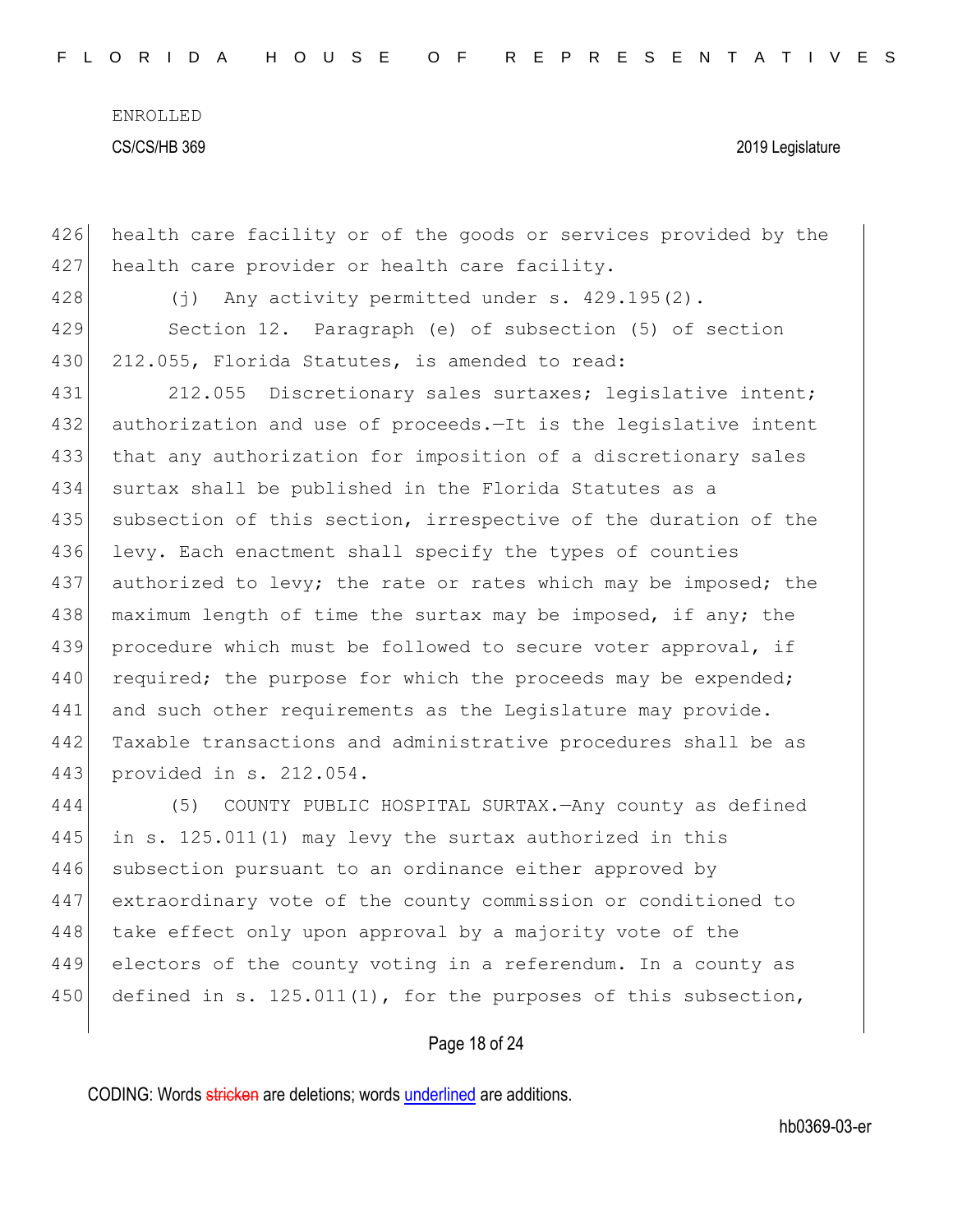451 "county public general hospital" means a general hospital as 452 defined in s. 395.002 which is owned, operated, maintained, or 453 governed by the county or its agency, authority, or public 454 health trust.

455 (e) A governing board, agency, or authority shall be 456 chartered by the county commission upon this act becoming law. 457 The governing board, agency, or authority shall adopt and 458 implement a health care plan for indigent health care services. 459 The governing board, agency, or authority shall consist of no 460 more than seven and no fewer than five members appointed by the 461 county commission. The members of the governing board, agency, 462 or authority shall be at least 18 years of age and residents of 463 the county. No member may be employed by or affiliated with a 464 health care provider or the public health trust, agency, or 465 authority responsible for the county public general hospital. 466 The following community organizations shall each appoint a 467 representative to a nominating committee: the South Florida 468 Hospital and Healthcare Association, the Miami-Dade County 469 Public Health Trust, the Dade County Medical Association, the 470 Miami-Dade County Homeless Trust, and the Mayor of Miami-Dade 471 County. This committee shall nominate between 10 and 14 county 472 citizens for the governing board, agency, or authority. The 473 slate shall be presented to the county commission and the county 474 commission shall confirm the top five to seven nominees, 475 depending on the size of the governing board. Until such time as

#### Page 19 of 24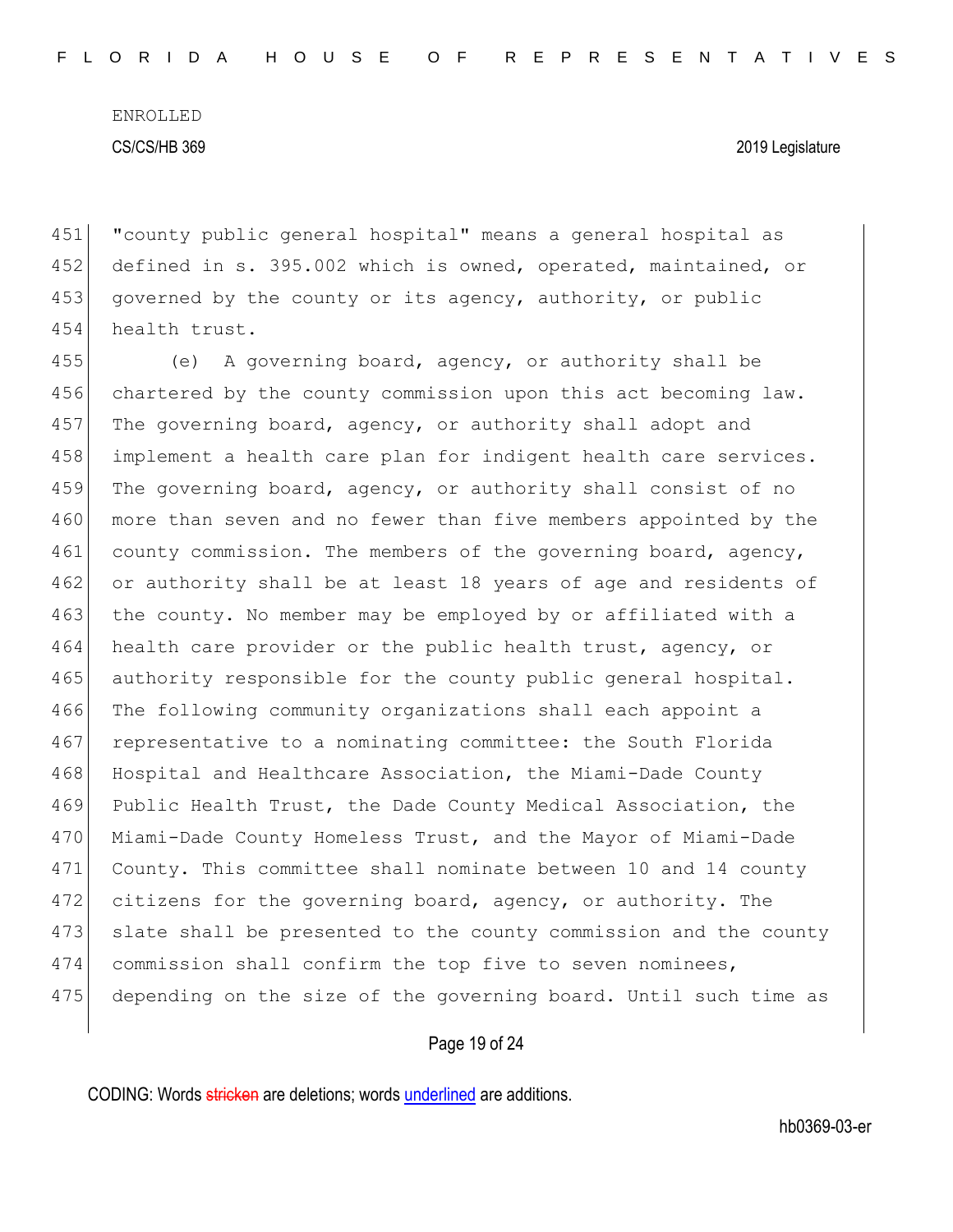476 the governing board, agency, or authority is created, the funds 477 provided for in subparagraph  $(d)$  2. shall be placed in a 478 restricted account set aside from other county funds and not 479 disbursed by the county for any other purpose.

480 1. The plan shall divide the county into a minimum of four 481 and maximum of six service areas, with no more than one 482 participant hospital per service area. The county public general 483 hospital shall be designated as the provider for one of the 484 service areas. Services shall be provided through participants' 485 primary acute care facilities.

486 2. The plan and subsequent amendments to it shall fund a 487 defined range of health care services for both indigent persons 488 and the medically poor, including primary care, preventive care, 489 hospital emergency room care, and hospital care necessary to 490 stabilize the patient. For the purposes of this section, 491 | "stabilization" means stabilization as defined in s. 397.311 <del>s.</del> 492 397.311(45). Where consistent with these objectives, the plan 493 may include services rendered by physicians, clinics, community 494 hospitals, and alternative delivery sites, as well as at least 495 one regional referral hospital per service area. The plan shall 496 provide that agreements negotiated between the governing board, 497 agency, or authority and providers shall recognize hospitals 498 that render a disproportionate share of indigent care, provide 499 other incentives to promote the delivery of charity care to draw 500 down federal funds where appropriate, and require cost

#### Page 20 of 24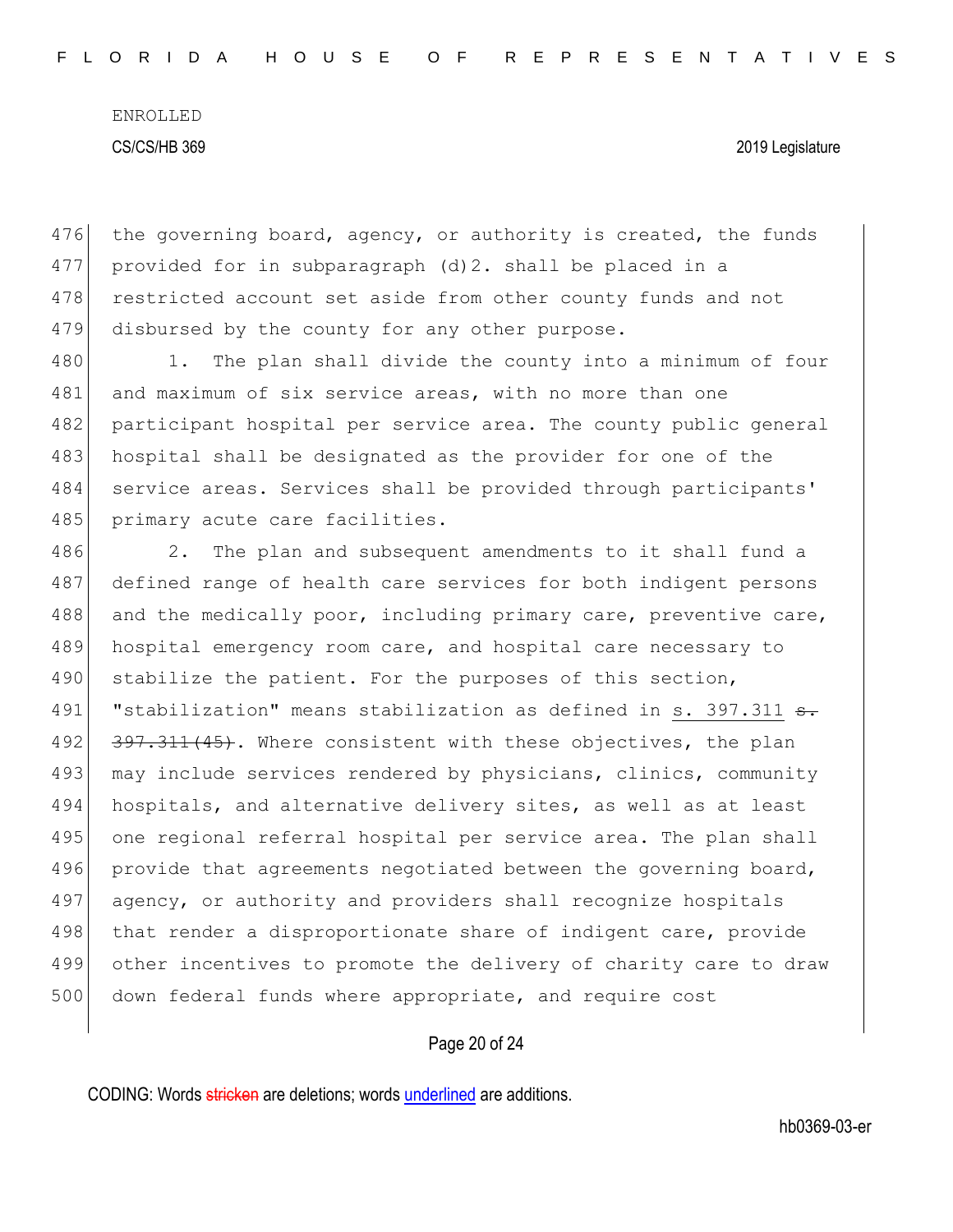501 containment, including, but not limited to, case management. 502 From the funds specified in subparagraphs  $(d)1.$  and 2. for 503 indigent health care services, service providers shall receive 504 reimbursement at a Medicaid rate to be determined by the 505 governing board, agency, or authority created pursuant to this 506 paragraph for the initial emergency room visit, and a per-member 507 per-month fee or capitation for those members enrolled in their 508 service area, as compensation for the services rendered 509 following the initial emergency visit. Except for provisions of 510 emergency services, upon determination of eligibility, 511 enrollment shall be deemed to have occurred at the time services 512 were rendered. The provisions for specific reimbursement of 513 emergency services shall be repealed on July 1, 2001, unless 514 otherwise reenacted by the Legislature. The capitation amount or 515 rate shall be determined before program implementation by an 516 independent actuarial consultant. In no event shall such 517 reimbursement rates exceed the Medicaid rate. The plan must also 518 provide that any hospitals owned and operated by government 519 entities on or after the effective date of this act must, as a 520 condition of receiving funds under this subsection, afford 521 public access equal to that provided under s. 286.011 as to any 522 meeting of the governing board, agency, or authority the subject 523 of which is budgeting resources for the retention of charity 524 care, as that term is defined in the rules of the Agency for 525 Health Care Administration. The plan shall also include

#### Page 21 of 24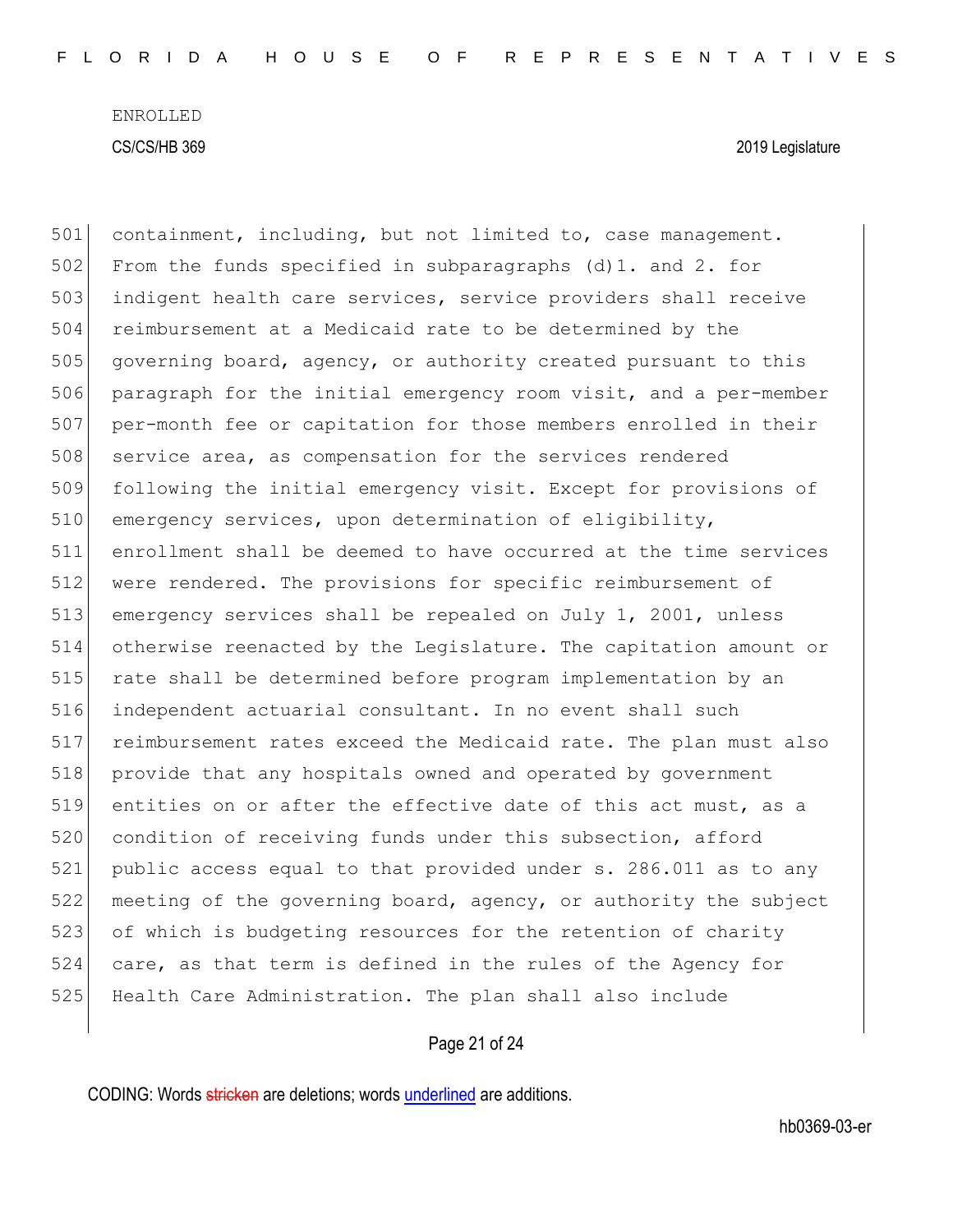526 innovative health care programs that provide cost-effective 527 alternatives to traditional methods of service and delivery 528 funding.

529 3. The plan's benefits shall be made available to all 530 county residents currently eligible to receive health care 531 services as indigents or medically poor as defined in paragraph  $532$  (4)(d).

 4. Eligible residents who participate in the health care plan shall receive coverage for a period of 12 months or the period extending from the time of enrollment to the end of the current fiscal year, per enrollment period, whichever is less.

537 5. At the end of each fiscal year, the governing board, 538 agency, or authority shall prepare an audit that reviews the 539 budget of the plan, delivery of services, and quality of 540 services, and makes recommendations to increase the plan's 541 efficiency. The audit shall take into account participant 542 hospital satisfaction with the plan and assess the amount of 543 poststabilization patient transfers requested, and accepted or 544 denied, by the county public general hospital.

545 Section 13. Section 397.416, Florida Statutes, is amended 546 to read:

547 397.416 Substance abuse treatment services; qualified 548 professional.—Notwithstanding any other provision of law, a 549 person who was certified through a certification process 550 recognized by the former Department of Health and Rehabilitative

#### Page 22 of 24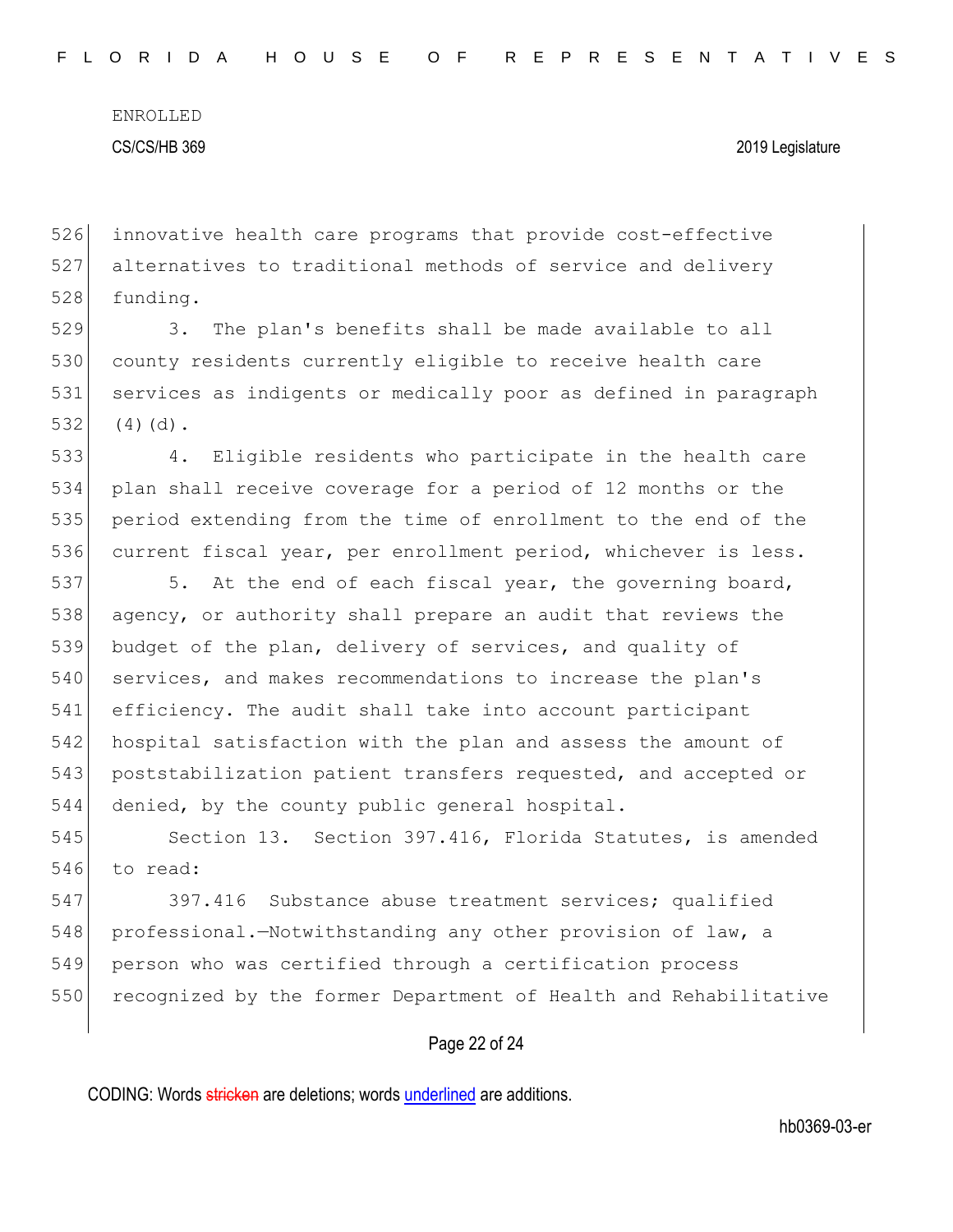Page 23 of 24 551 Services before January 1, 1995, may perform the duties of a 552 qualified professional with respect to substance abuse treatment 553 services as defined in this chapter, and need not meet the 554 certification requirements contained in s. 397.311(35)  $\epsilon$ .  $555$   $397.311(34)$ . 556 Section 14. Paragraphs (d) and (g) of subsection (1) of 557 section 440.102, Florida Statutes, are amended to read: 558 440.102 Drug-free workplace program requirements.—The 559 following provisions apply to a drug-free workplace program 560 implemented pursuant to law or to rules adopted by the Agency 561 for Health Care Administration: 562 (1) DEFINITIONS.—Except where the context otherwise 563 requires, as used in this act: 564 (d) "Drug rehabilitation program" means a service provider 565 as defined in s. 397.311 which, established pursuant to s. 566 397.311(43), that provides confidential, timely, and expert 567 identification, assessment, and resolution of employee drug 568 abuse. 569 (g) "Employee assistance program" means an established 570 program capable of providing expert assessment of employee 571 personal concerns; confidential and timely identification 572 services with regard to employee drug abuse; referrals of 573 employees for appropriate diagnosis, treatment, and assistance; 574 and followup services for employees who participate in the 575 program or require monitoring after returning to work. If, in

CODING: Words stricken are deletions; words underlined are additions.

hb0369-03-er